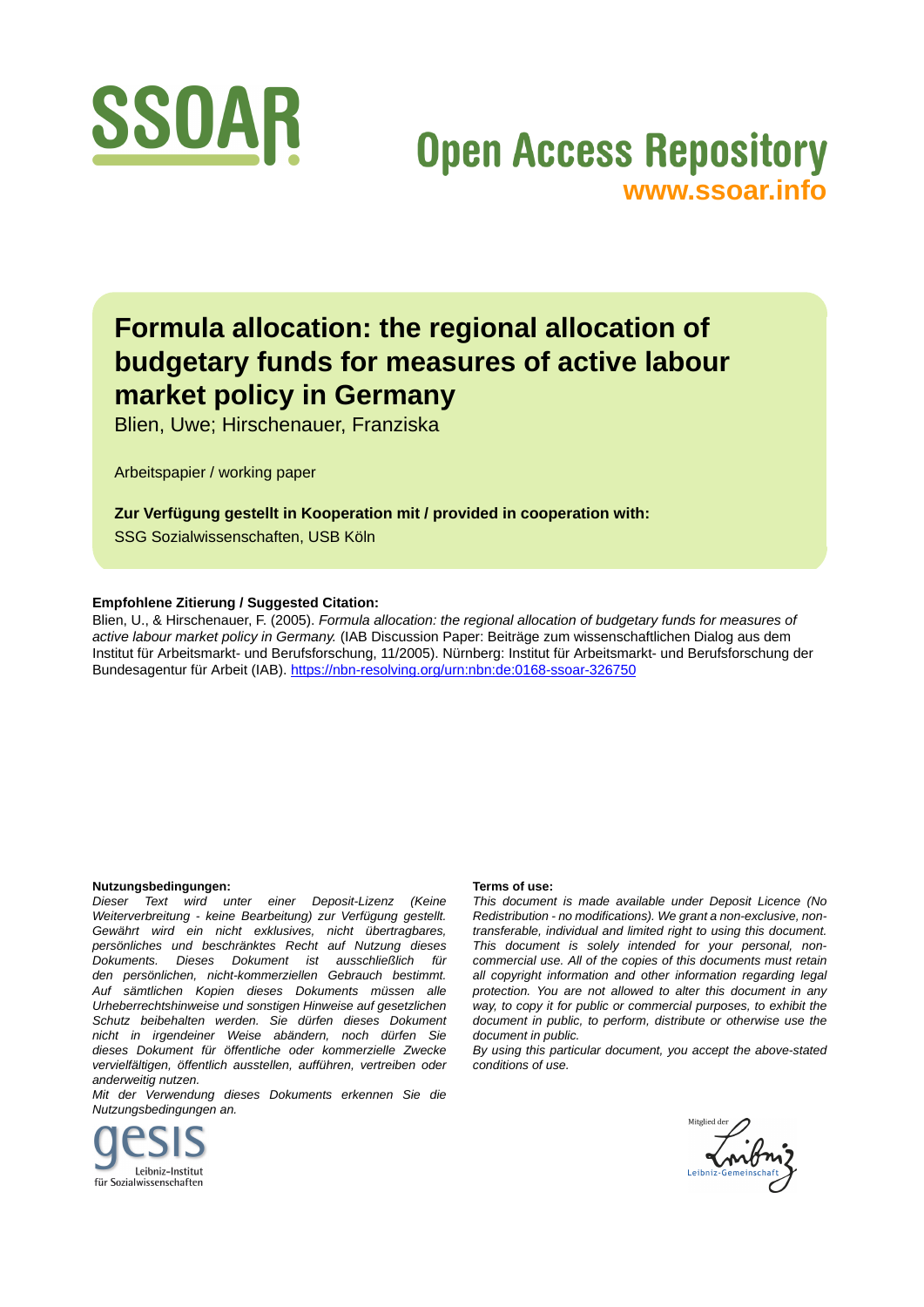

Beiträge zum wissenschaftlichen Dialog aus dem Institut für Arbeitsmarkt- und Berufsforschung

**No. 11/2005**

# **Formula allocation The regional allocation of budgetary funds for measures of active labour market policy in Germany**

*Uwe Blien, Franziska Hirschenauer*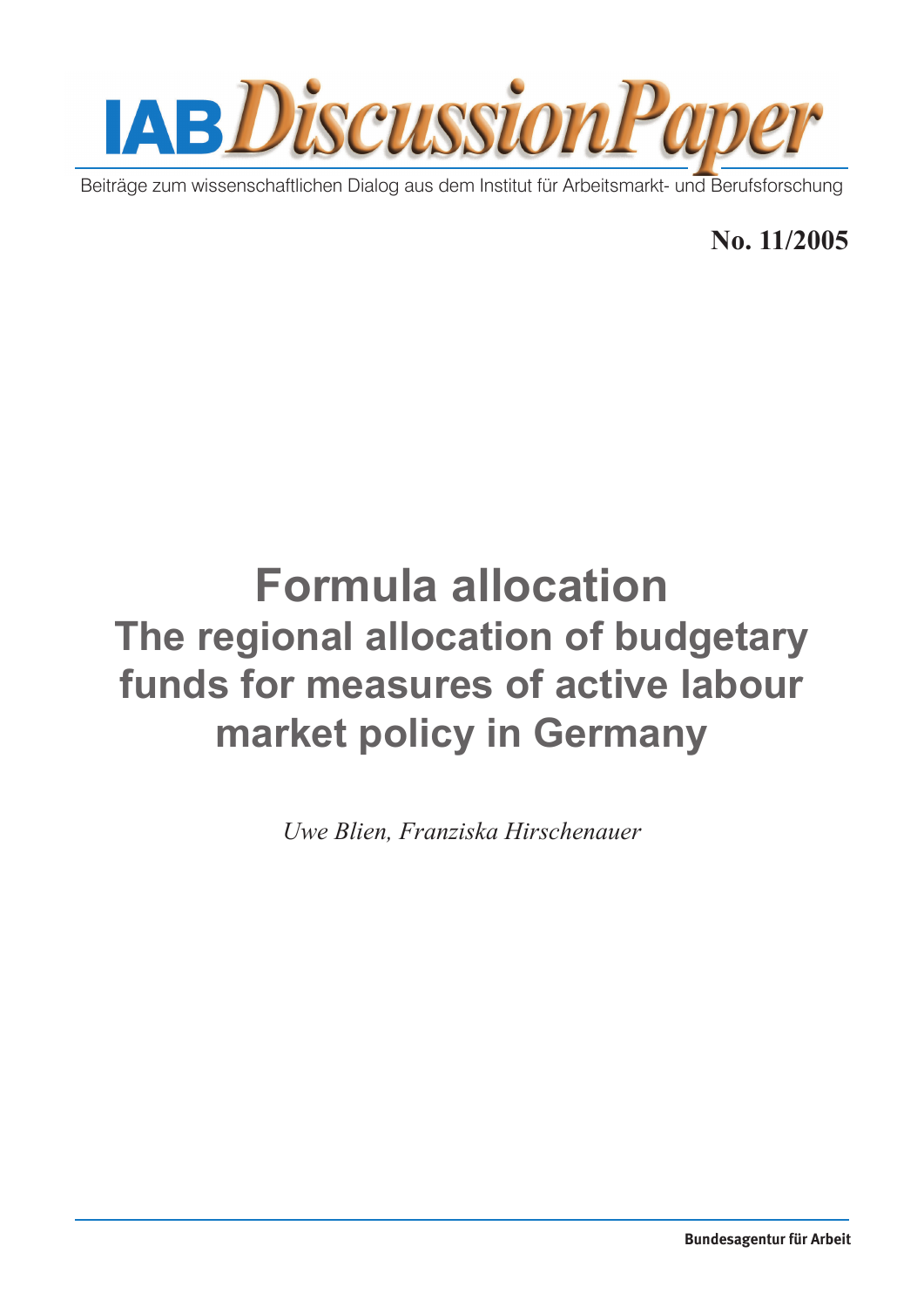## **Formula allocation The regional allocation of budgetary funds for measures of active labour market policy in Germany**

*Uwe Blien, Franziska Hirschenauer (IAB)*

Auch mit seiner neuen Reihe "IAB-Discussion Paper" will das Forschungsinstitut der Bundesagentur für Arbeit den Dialog mit der externen Wissenschaft intensivieren. Durch die rasche Verbreitung von Forschungsergebnissen über das Internet soll noch vor Drucklegung Kritik angeregt und Qualität gesichert werden.

Also with its new series "IAB Discussion Paper" the research institute of the German Federal Employment Agency wants to intensify dialogue with external science. By the rapid spreading of research results via Internet still before printing criticism shall be stimulated and quality shall be ensured.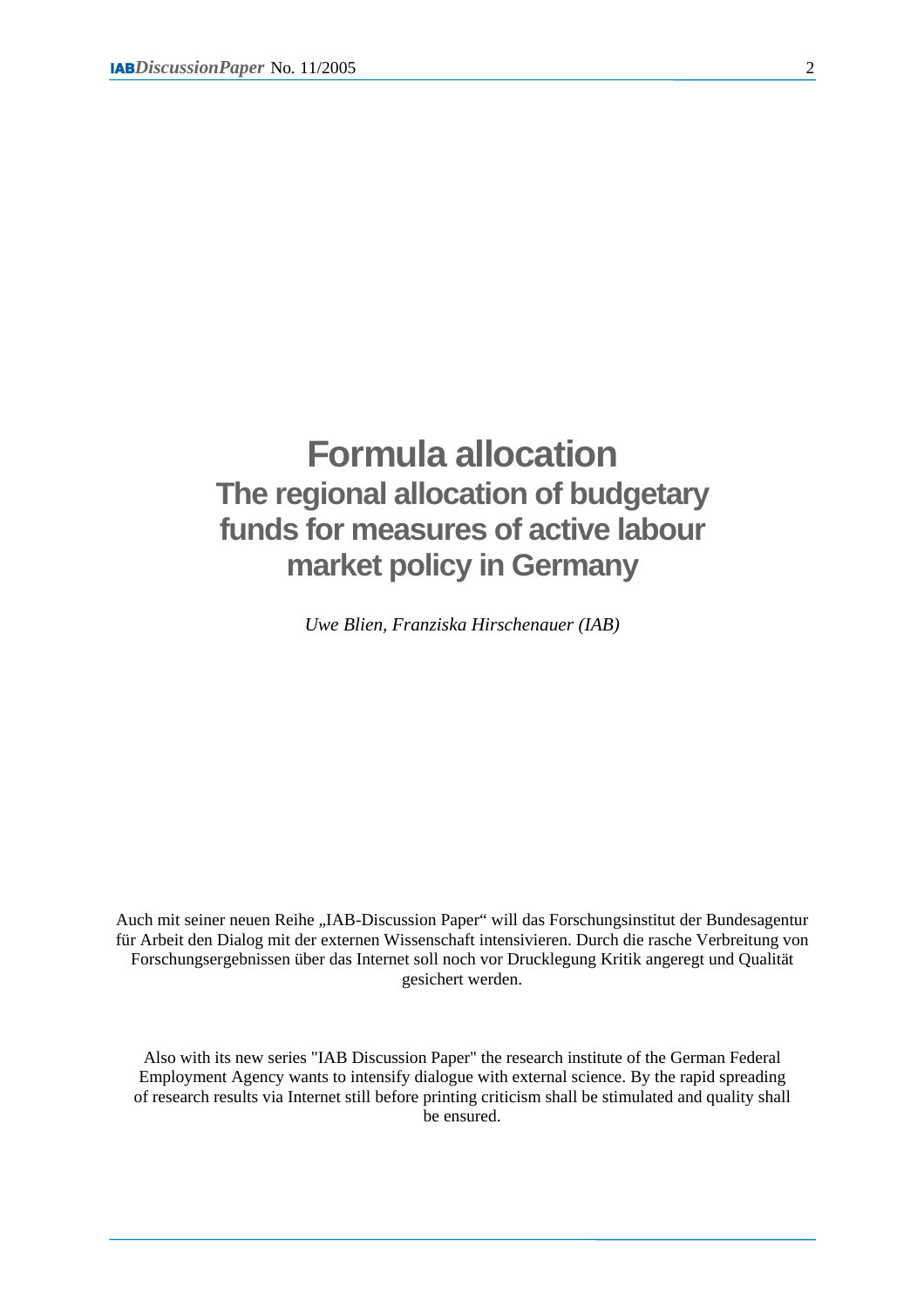### **Inhaltsverzeichnis**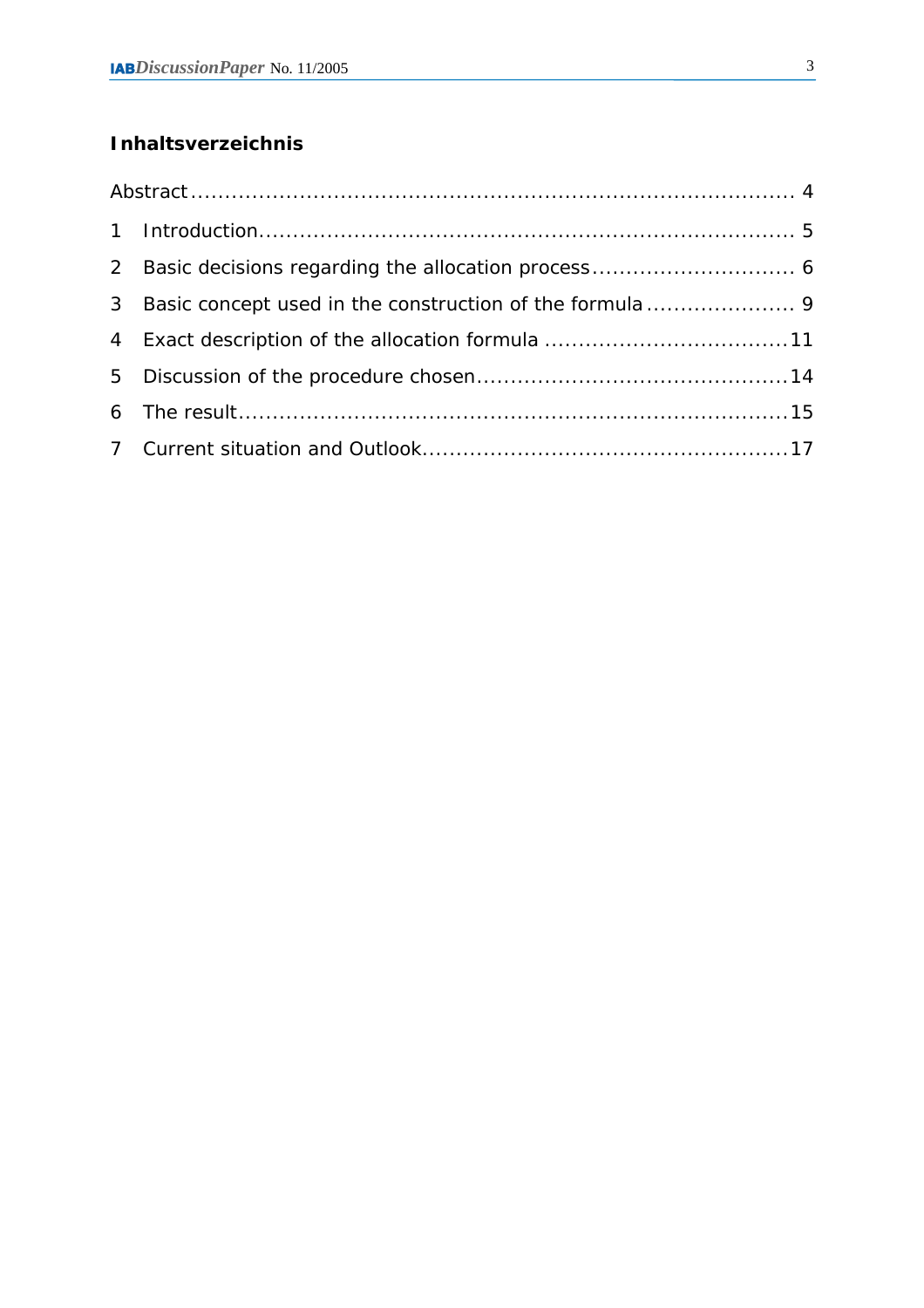#### <span id="page-4-0"></span>**Abstract**

 $\overline{a}$ 

A common problem of regional policy is the distribution of funds to regional units. To follow the specific purpose of this budgeting process in a rational way this is often done in a formula allocation on the basis of official statistics. In the paper this is shown with the example of funds for active labour market policy.

In Germany, measures of active labour market policy – e.g. training measures, integration subsidies and job creation schemes – are paid from a common budget. For the allocation of these budgetary funds (amounting to € 0,194 billion in 2004) to the regions of the Federal Republic of Germany, a formula was developed which was to be based essentially on a labour market indicator.

The criteria for the development of a formula allocation were: most accurate fit to the legal guidelines of the Social Code, transparency of the procedure, openness for necessary policy decisions, scientific correctness in implementation, efficiency of the whole process. Here the procedure used in constructing the distribution process is explained and the distribution result is set out. Both were finally passed by the Supervisory Board of the Federal Employment Agency in Germany.

The basic structure of the allocation scheme presented in this paper was developed in a working group of D. Blaschke, C. Brinkmann, W. Karr and the authors of the paper (all IAB). The development was done in co-operation with the administration of the Federal Employment Services. D. Hebmueller and M. Musati are thanked for the effectiveness of this co-operation. Thanks also go to H. Rudolph (IAB), M. Wiedenbeck (ZUMA) and M. Zaengle (University of Regensburg) for important advice regarding methodology. Karen Scott-Leuteritz and Lothar Dirnfelder are thanked for very valuable support. All responsibility for this paper and the included analysis remains with the authors.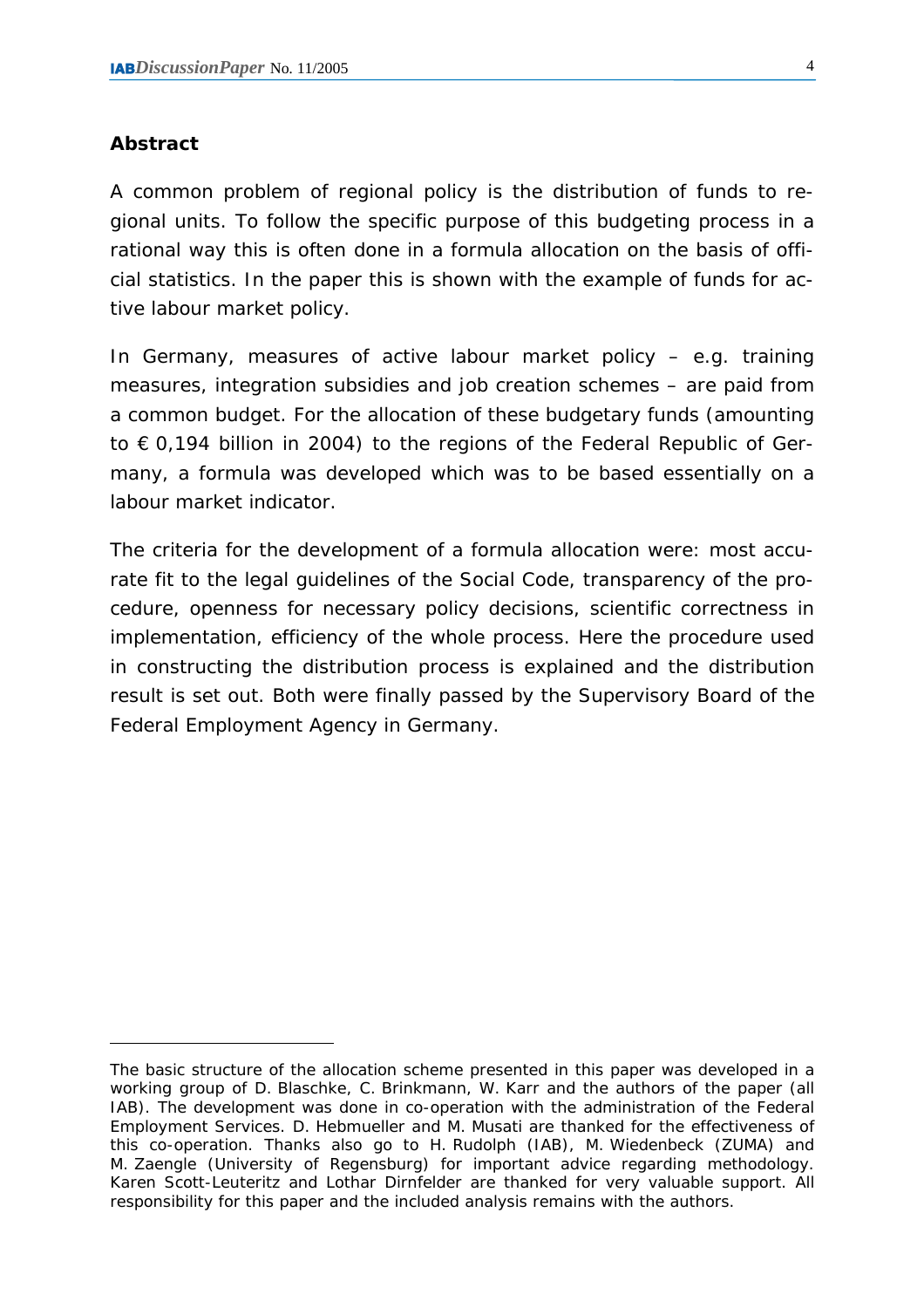### <span id="page-5-0"></span>**1 Introduction**

This paper treats a problem that is of a familiar nature in many contexts (see the articles on "formula allocations" in the Journal of Official Statistics no. 3/2002): The distribution of funds to regional units. To follow the specific purpose of this budgeting process in a rational way this is commonly done in a formula allocation. The structure of the formula depends on the purpose, but there is the additional requirement to transfer this into a formal structure that is correctly specified.

The example we concentrate on is the regional distribution of means for the purposes of active labour market policy in Germany, which amount to a sum of 10,194 billion  $\epsilon$  in 2004. A special method was developed in 1997/8 and has been used every year since 1998 (Blien 1998). The criteria for the development of the method were: most accurate fit to the aim of the policy and to general legal guidelines, transparency of the procedure, openness for necessary policy decisions, scientific correctness in implementation, use of official statistics and efficiency of the whole process.

The purpose of this article is to open the scientific discussion over the degree to which the formula allocations implemented in the policy process corresponds to these requirements. During the time the method was used it has changed slightly, but because the experiences with its application have been promising, the method is described here. At the moment there is a restructuring of the budgeting process, therefore it is reasonable to sum up and discuss the allocation scheme and possible alternatives.

In Germany active and passive labour market policy are primarily financed by proportional contributions of employees and employers to the unemployment insurance. Since 1.1.98 there has been only one budgetary amount, the so called integration budget, for the main instruments of active labour market policy, such as training measures, integration subsidies and job creation schemes. It is left to the employment offices to decide how to distribute the funds among the different types of measures. This is an important element of the regional responsibility in the control of labour market policy, which the legislator now prefers. In the Social Code IV the criteria according to which the funds are to be distributed are already stipulated relatively precisely. In § 71b(2) it says: *"When allocating the*  funds, in particular the regional development of employment, the demand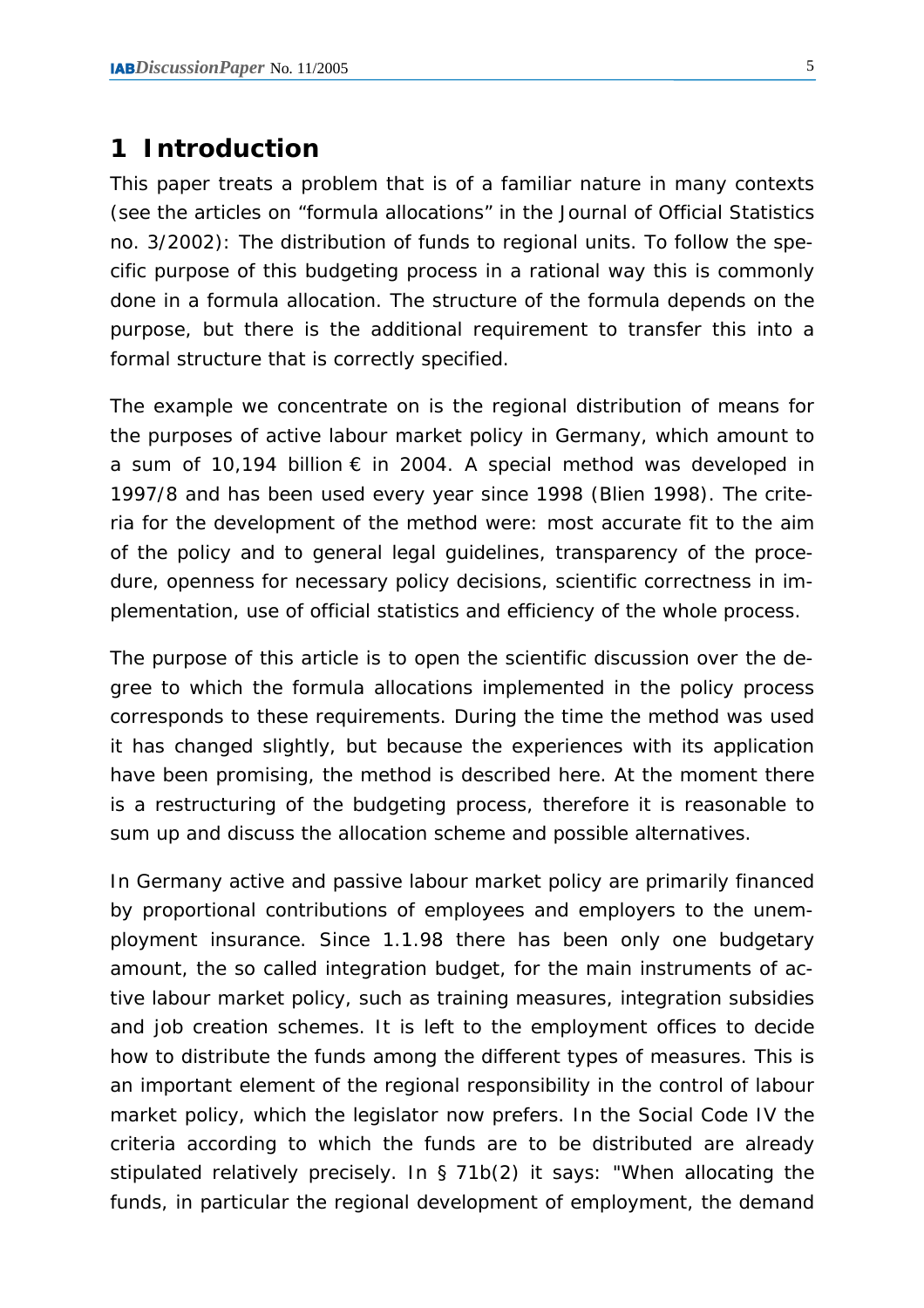<span id="page-6-0"></span>*for labour, the type and extent of unemployment* as well as the particular expenditure development in the preceding financial year *are to be taken into account.*" (italics added by the authors).

The regional allocation of budgetary funds for active labour market policy in Germany has similar features to intergovernmental aid formulas in the USA or Canada (see Downes, Pogue 2002; Taylor, Keenan, Carbonneau 2002). Firstly there is also a redistributive element: the means are collected centrally and given primarily to regions with unfavourable labour market situations and small contributions. Secondly there is a common task analogue to the allocation of state aid to regional units with reference to their specific needs. The method of re-distribution chosen is different from the one in European regional policy (Bachtler, Michie 2001) or within Germany between Federal States (Lenk 1998), as will be described in the following.

## **2 Basic decisions regarding the allocation process**

The regional units the allocation process refers to are the areas corresponding to the 181 administrative units of the single employment offices ("Arbeitsagenturbezirke"). But the distribution is done in three steps not directly in one. In the first step the budget is split between western and eastern Germany. Since in the East the labour market situation is still bad and especially very different form the one in the West, a fixed proportion of currently 46 % of the budget is allocated to the regions of eastern Germany – far more than the proportion of the population that would imply a proportion of a fifth. Then, in the second step the budget is distributed among 12 (8 in the East, 4 in the West) large regions (the "Regionaldirektionsbezirke"), separately in the East and in the West. This is done by the formula described in the following. Finally, by applying the same procedure as in the second step, the budget is allocated to single labour market regions, within each large region. For brevity, we concentrate here on the second step. *Four indicator components* were used in the formation of the *global indicator* which is the basis for the distribution formula. They are constructed on the basis of official statistics generated by the statistics department of the Federal Employment Agency (generally for the use of such sources in welfare policy, Kramer 1990). Each indicator component is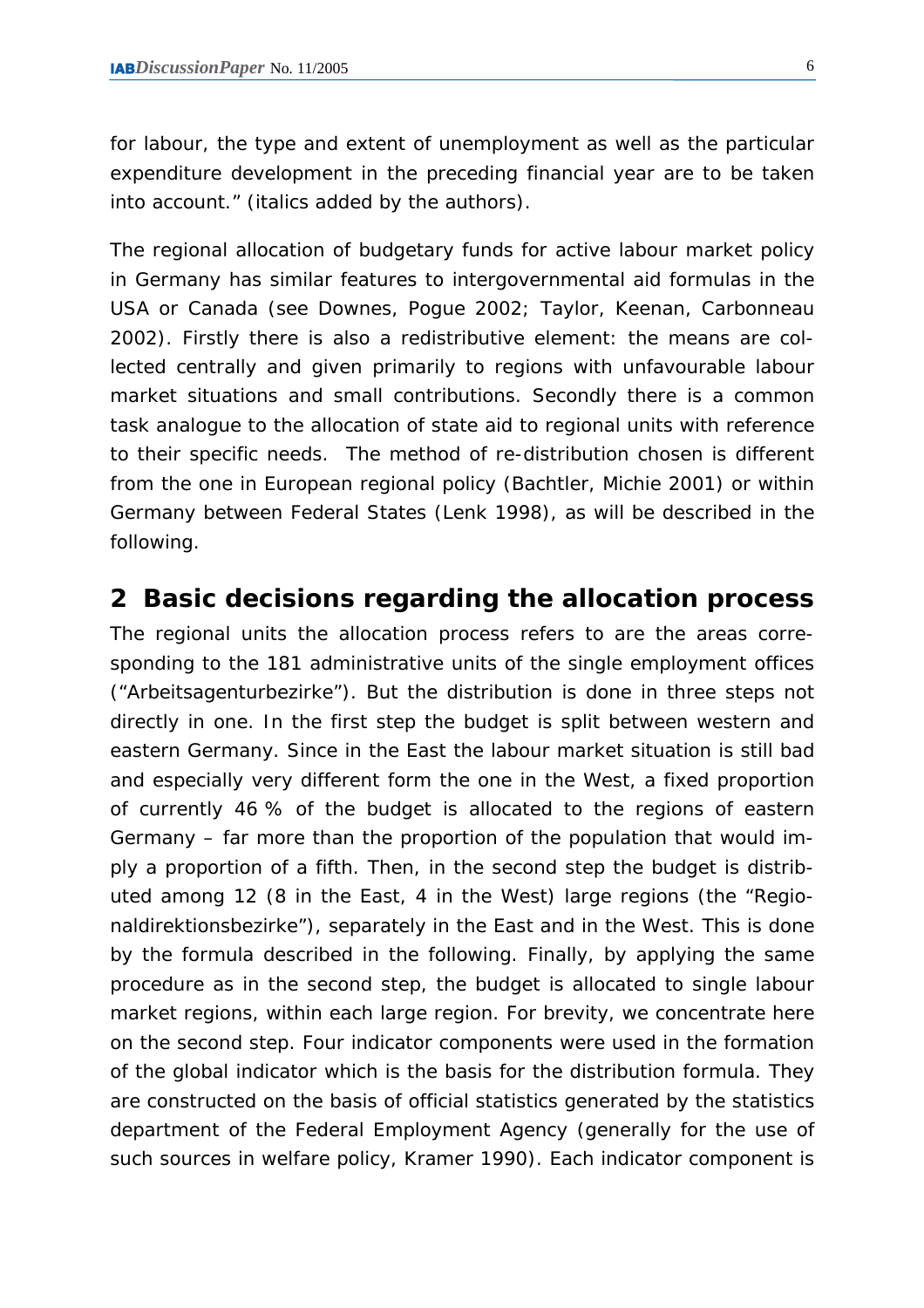related to a dimension of the criteria which are decisive in the allocation of funds according to the Social Code IV. The four indicator components are

- − Rate of change of employment
- − Rate of underemployment
- − Rate of unemployed with special labour market problems
- − Outflows from unemployment into regular employment

The definitions of the single indicator components are:

1. *Rate of change of employment* calculated for two years. This indicator is based on data of the German employment statistics. This statistics cover all employment subject to compulsory social security contributions. It was 'easy' to define and to realise, since the legal provision could be converted directly into operational terms. In order to obtain the same 'direction' as the other indicator components, the sign of the rate of change of employment was changed.

The indicator is calculated for a period of two years, because previous studies have shown that this indicator component demonstrates relatively unstable behaviour. Within a relatively short time, considerable shifts can occur between the regions in the rate of change of employment. The individual Employment Service Regions are affected to differing degrees by cyclical effects depending on the strength and time of their occurrence. To smooth up these abrupt changes, a period of two years is used for the calculation of this indicator.

2. *Rate of underemployment,* made up of the official unemployment rate (which is based on registered unemployment) and the number of participants in relevant labour market policy measures. By using the measures, part of the underemployment in the particular region is absorbed and open unemployment is prevented. For this reason structural adjustment measures, job creation measures and full-time training measures were also included. The regional values for the measures and unemployment are shown in Table 1.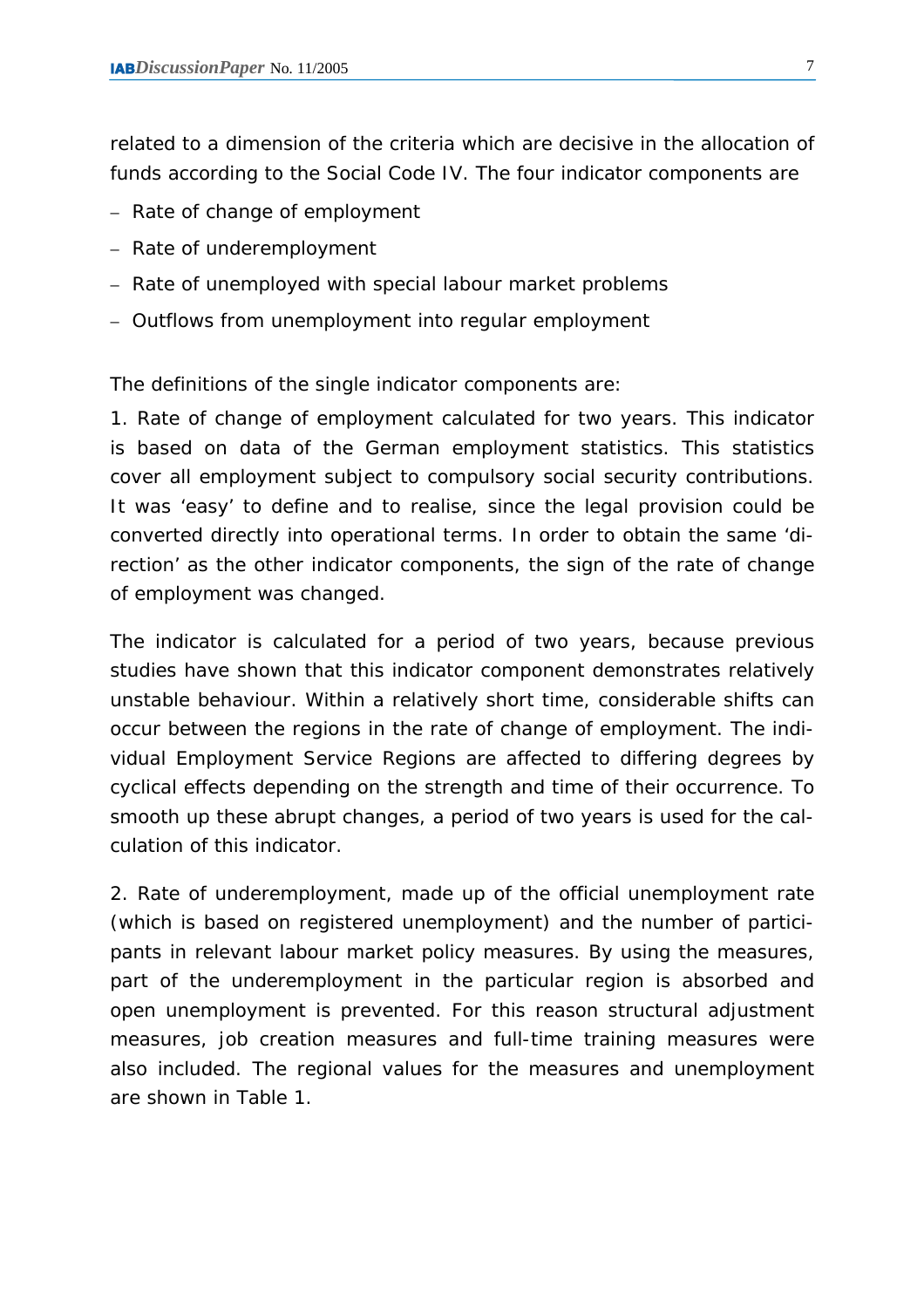|                                            | Rate of<br>change of<br>employment<br>(2 years) | Rate of<br>under-<br>employment | Rate of<br>special<br>groups of<br>unemployed | Rate of<br>outflow from<br>unemploy-<br>ment into<br>employment | <b>Reference</b><br><b>Quantity:</b><br>dependent<br>labour force |
|--------------------------------------------|-------------------------------------------------|---------------------------------|-----------------------------------------------|-----------------------------------------------------------------|-------------------------------------------------------------------|
| <b>Region</b><br>(Regionaldirektion)       |                                                 |                                 |                                               |                                                                 |                                                                   |
| Schleswig-Holstein-<br>Hamburg             | 0,02                                            | 12,06                           | 7,00                                          | 8,12                                                            | 2027205                                                           |
| Niedersachsen-<br><b>Bremen</b>            | $-0,43$                                         | 11,77                           | 7,42                                          | 7,65                                                            | 3886084                                                           |
| Nordrhein-Westfalen                        | $-0,15$                                         | 11,57                           | 7,69                                          | 5,90                                                            | 8100902                                                           |
| Hessen                                     | 0,41                                            | 9,59                            | 5,66                                          | 5,59                                                            | 2767729                                                           |
| Rheinland-Pfalz-<br>Saarland               | 0,05                                            | 9,51                            | 5,96                                          | 6,42                                                            | 2283881                                                           |
| Baden-Wuerttemberg                         | 0,64                                            | 7,35                            | 4,37                                          | 5,23                                                            | 4935553                                                           |
| <b>Bayern</b>                              | 0,64                                            | 8,55                            | 4,76                                          | 7,08                                                            | 5718065                                                           |
| Westberlin                                 | $-2,25$                                         | 21,51                           | 13,94                                         | 8,16                                                            | 935219                                                            |
| <b>Western Germany</b>                     | 0,12                                            | 10,36                           | 6,41                                          | 6,46                                                            | 30654636                                                          |
| Mecklenburg-<br>Vorpommern                 | $-3,60$                                         | 25,14                           | 12,88                                         | 14,10                                                           | 844191                                                            |
| Berlin-Brandenburg<br>(without Westberlin) | $-2,25$                                         | 23,40                           | 12,97                                         | 11,88                                                           | 1849694                                                           |
| Sachsen-Anhalt-<br>Thueringen              | $-3,22$                                         | 23,28                           | 12,39                                         | 13,01                                                           | 2425353                                                           |
| Sachsen                                    | $-3,51$                                         | 22,02                           | 12,52                                         | 12,13                                                           | 2099785                                                           |
| <b>Eastern Germany</b>                     | $-3,11$                                         | 23,16                           | 12,63                                         | 12,59                                                           | 7219023                                                           |

#### **Table 1: Basic indicator components (in percent) Calculation for budget year of 2004**

Definition of indicators:

Rate of change of employment {(6/01-6/00)/6/00 + (6/02-6/01)/6/01}/2

Underemployment rate (Unemployed + full-time training measures (FbW) + structural adjustment measures (SAM) + job creation measures (ABM) (all 8/02-7/03)) / Reference quantity

Rate of special groups of unemployed: Long term unemployed, unemployed aged over 50, without formal qualifications, disabled and people who come back into the labour market. (8/02-7/03) / Reference quantity

Rate of outflow of unemployed into employment (without ABM, SAM 6/03) / Reference quantity \* 12 Reference quantity: Dependent employed persons+ unemployed+participants in full-time training measures (FbW)

Regions (Regionaldirektionsbezirke) are divided between eastern and western Germany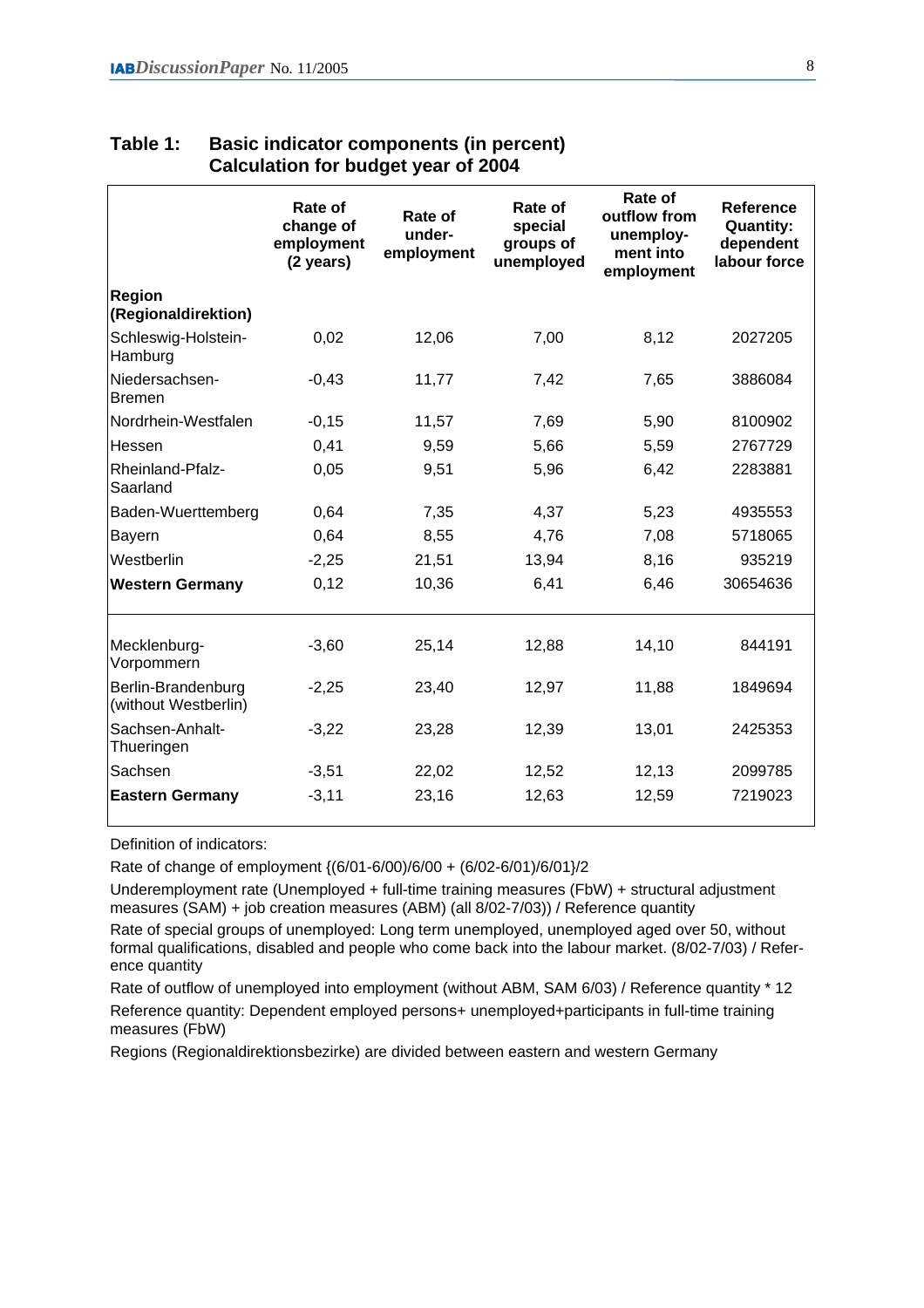<span id="page-9-0"></span>*3. Rate of unemployed with special labour market problems.* Here people are counted, who are long-term unemployed. In addition - among the unemployed - disabled people, elderly (above the age of 50), not formally qualified people and those, who came recently back to the labour market, are included. All persons are counted only once, even if they have more than one of the mentioned attributes. The number of people belonging to these groups is weighted by the denominator of the underemployment rate.

*4. Outflows from unemployment into regular employment* in order to take into consideration the demand for labour or the capacity of the labour market to absorb workers. This indicator does not measure the problem situation of the labour market and thus portrays a different dimension of the chosen global indicator. The inclusion of this dimension can be explained by the incorporation of funds for training measures into the integration title. The budget for active labour market policy should be spent where there are good prospects for success.

One problem of this indicator component is that seasonal fluctuations are reflected especially strongly in the outflows. In order to avoid regions with high proportions of seasonal employment, i.e. with large proportions of the tourism and building industries, being reflected disproportionately and undesirably in the indicator values, the month of June was used for calculating the indicator values, as this month is not particularly affected by seasonal fluctuations. Solely for reasons of clarity, the values were multiplied by the factor 12. As the regional proportions do not change as a result of this transformation, the further calculations are not affected.

The data required for the four indicator components were made available by the statistics department of the Federal Employment Agency in the state desired as regards temporal and spatial reference. In this way it was possible to guarantee that solely the correct "official" data from the Federal Employment Agency were used.

## **3 Basic concept used in the construction of the formula**

The procedure adopted for the construction of a formula to be used for the distribution of the funds of the discretionary payments for active employ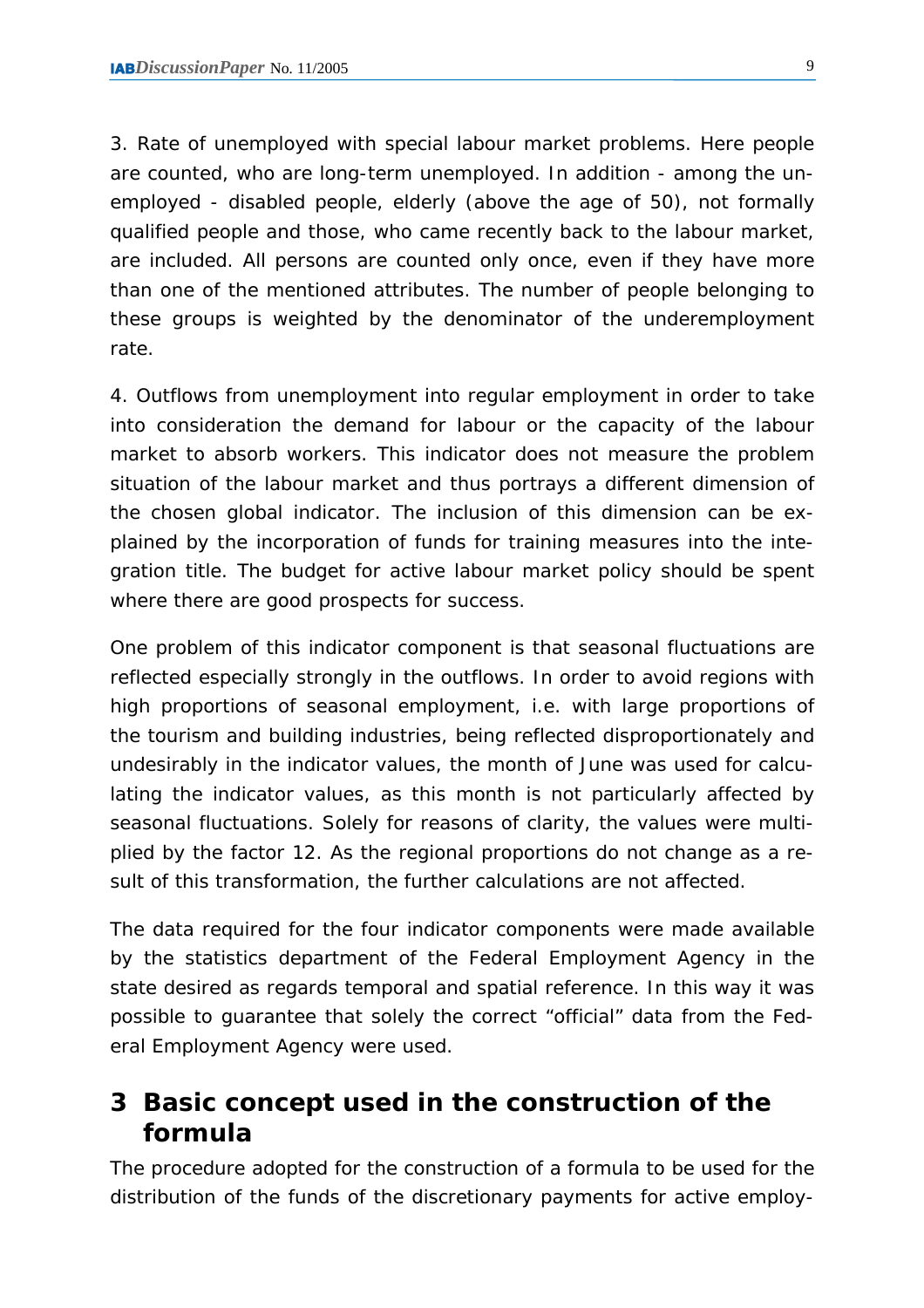ment promotion is to be described briefly in the following, before the formally exact calculation is presented in the next section.

The *distribution formula is based on a global labour market indicator*  which combines the four indicator components discussed earlier. Table 1 contains the basic data for all four of the indicator components which are used in constructing the global indicator. The four indicator components "rate of change of employment subject to social security contributions" (with a reversed sign), "underemployment rate", "rate of special groups of unemployed" and "rate of outflow from unemployment into employment" can not be combined simply e.g. by calculating the average.

The various components have a different variation and a different range of values. If this effect is not controlled for, implicit weightings will result. For this reason it is necessary to standardise the indicator components beforehand, i.e. they must be transformed in such a way that they show a mean value of 0 and a standard deviation of 1. By means of the standardisation it is taken into account that the indicator components included show entirely different characteristics as regards their definition and their character. It is not possible to make a direct comparison of a growth rate, such as that for employment, and proportional values. Standardisation gives them a common basis.

The standardised indicators could be combined by forming an average. In this way, however, the fixed variation of the indicator components of 1 would have to be reflected in the values of the global indicator. The variation of the global indicator would be basically the result of the technique used for indicator construction. As one wishes to take into consideration the actual differences in the problem situations of the individual regions, the average of the standard deviations weighted by the particular mean values is calculated (this is the variation coefficient) and the global indicator is multiplied by this value.

As all calculation operations are carried out separately for eastern and western Germany, the different variation of the labour market problems in the two parts of the country can also be reflected in the values of the global indicator. This is of some relevance since a look at the original values of the indicators in Table 1 shows that among eastern regions the la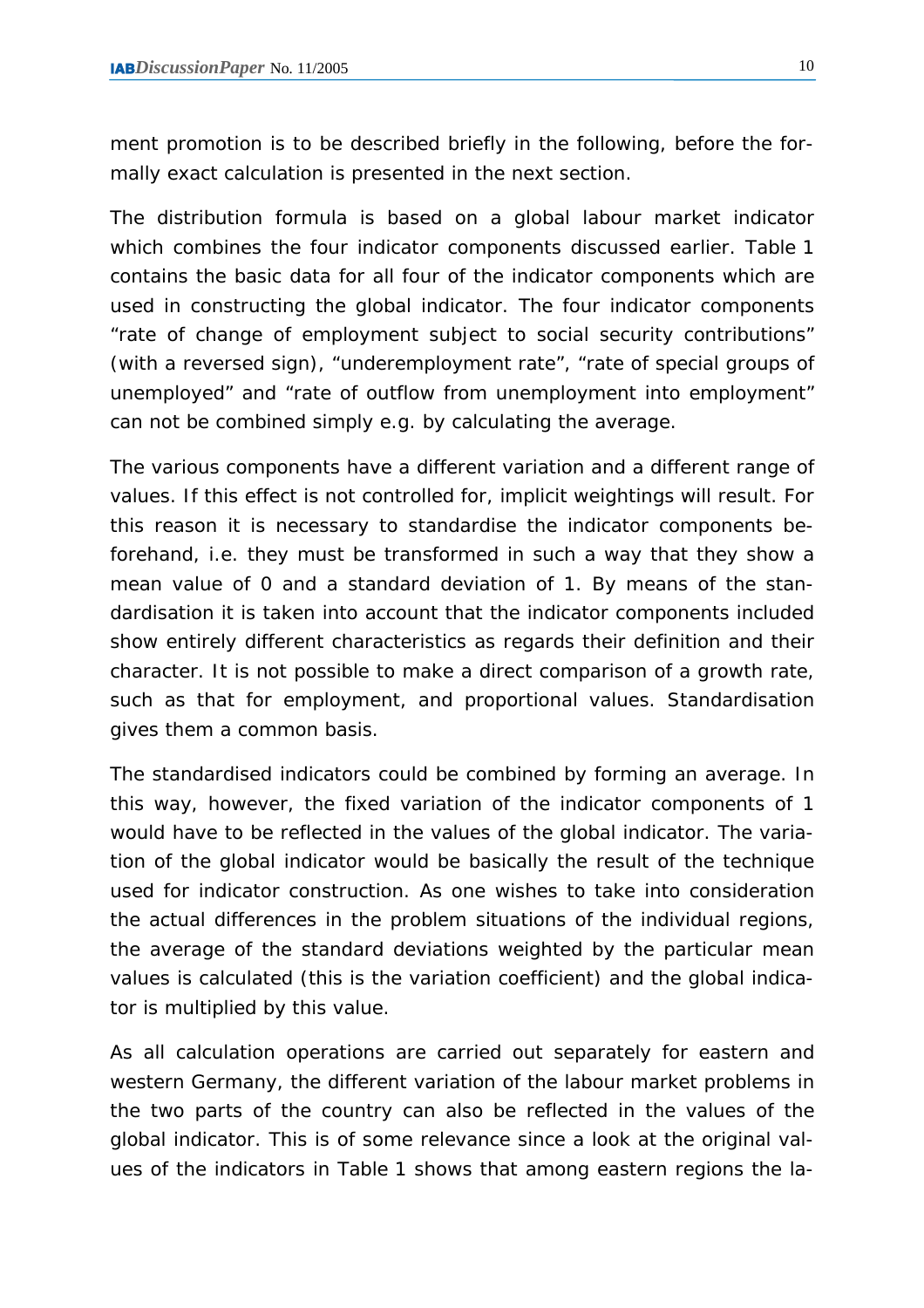<span id="page-11-0"></span>bour market situation is much more homogeneous than among western regions.

The global indicator can then be used for the distribution of funds. The allocation scheme takes into account on the one hand the size of the region in question, and on the other hand the pressure of the problem situation. The choice of the weight of the two components is a decision of regional labour policy; it does not result automatically from the procedure. A need for decisions also exists in another respect: the individual indicator components can be weighted differently.

## **4 Exact description of the allocation formula**

In the following the formally exact description of the formula allocation is given. A global indicator G is formed by linking individual indicators  $E_i$ . The simplest combination procedures are multiplication and addition. A multiplication link has the peculiarity of giving extreme values a higher weight. As there is no cause for this in our case, addition is used as a linkage here. The global indicator G is determined as follows, when it is additionally taken into account that specific weights  $w_i$  are allocated to the individual indicators i, and r is an index for the regional unit in question.

$$
G_r = \sum_i w_i \cdot E_{ir}
$$
 (1)

Prior to combination, the indicator components have to be standardised as they show different ranges of values and also the mean range of variation of the values resulting for them, i.e. their standard deviation, fluctuates. If no standardisation were carried out, indicators with a higher standard deviation  $\sigma_i$  would implicitly receive a higher weight. With the following formula for the standardisation, values are produced which show the mean value of zero and the standard deviation of one:

$$
e_{ir} = \frac{E_{ir} - \overline{E}_i}{\sigma_i} \tag{2}
$$

Here  $\overline{E}_i$  denotes the national value for the particular indicator component and  $\sigma_i$  its standard deviation which is calculated according to the following formula in which R stands for the number of regions:

$$
\sigma_i = \sqrt{\sum_r^R B_r} \qquad (\overline{E}_{ir} - \overline{E}_i)^2
$$
 (3)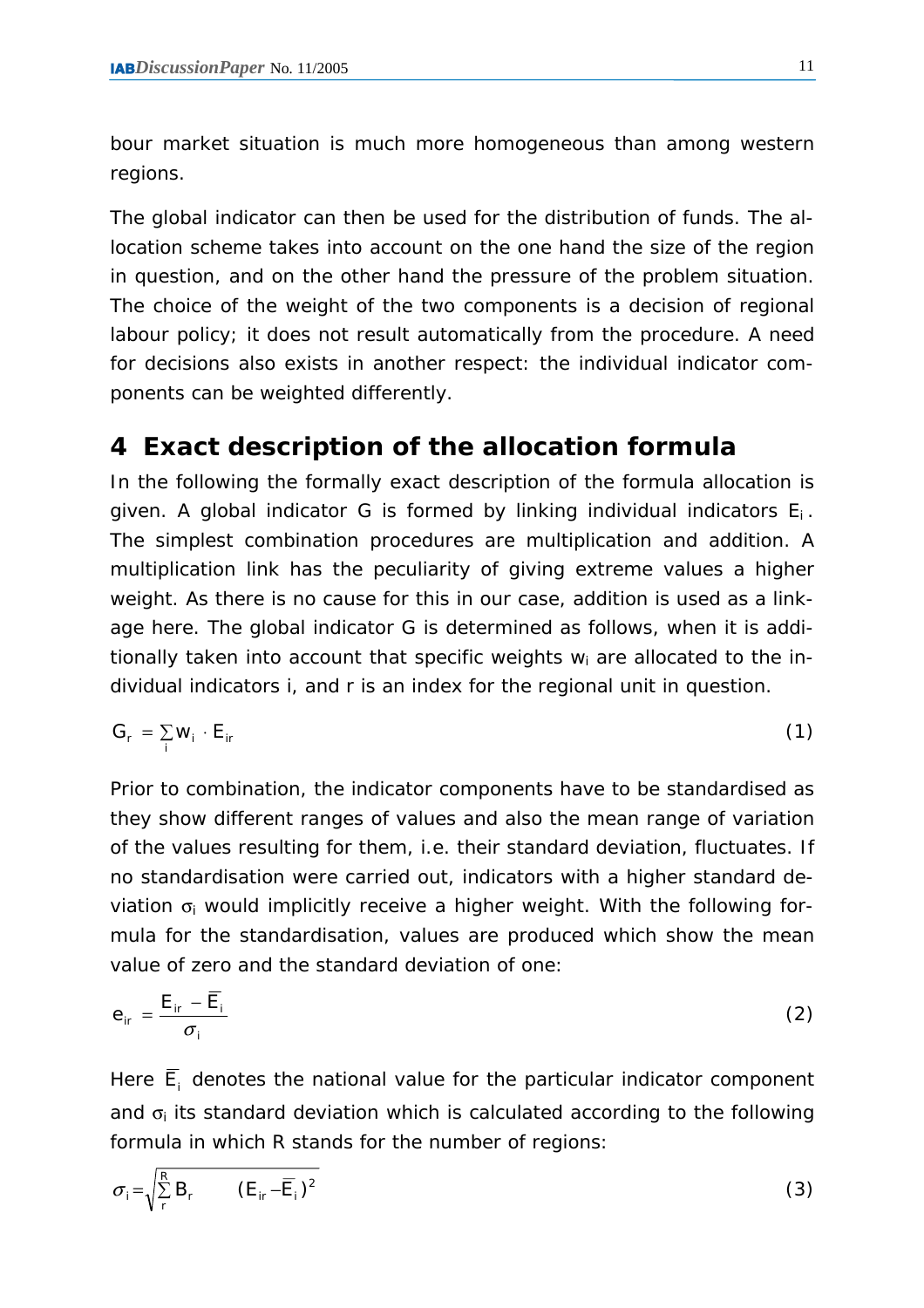Here Br = br/Σbr which is denoted as "*reference proportion*" where b gives the absolute number of persons called the "*reference quantity"*, which comprises persons in dependent employment, unemployed and participants in measures (cf. appendix Table 1). The reference quantity is therefore a measure for the size of the regions and is used as denominator in the calculation of the respective rates which serve as indicators. The standard deviations and mean values are calculated separately for eastern and western Germany, since the labour market situation in the two parts of the country continues to differ greatly.

The above formulae differ from those usually found in text books on statistics only in that the national value is used instead of the arithmetical mean and that weightings are set according to the size of the region when calculating the standard deviation. One of the purposes of the precautions is for changes in the boundaries of a region to have as little effect as possible on the global indicator.

The standardisation produces indicator values with the standard deviation of one and thus obliterates the information contained in the original data about the variation of the problem situations. In order to avoid this effect it is appropriate to transfer the average of the variations back to the indicators. However, the standard deviation can not be used for this as the original data have different mean values and ranges of values. Instead, it is advisable to use the variation coefficient  $V_i$ , which is the standard deviation weighted by the national value:

$$
V_i = \sigma_i / \overline{E}_i \tag{4}
$$

However, there are two problems which have to be considered here: the variation coefficient is only defined for values either greater than or smaller than zero. This is not always given, in the case of the rate of change of employment  $E_b$ . For this reason, only the variation coefficient of the other three indicators is used. Therefore, the indicator change of employment does not contribute to the included assessment of the deepness of regional disparities on labour markets.

Secondly, the application of the value of the variation coefficient to the standardised values can only be an approximation of the solution, since the standardised values show a mean value of zero. In spite of this restriction, the incorporation of an automatism for transferring the variation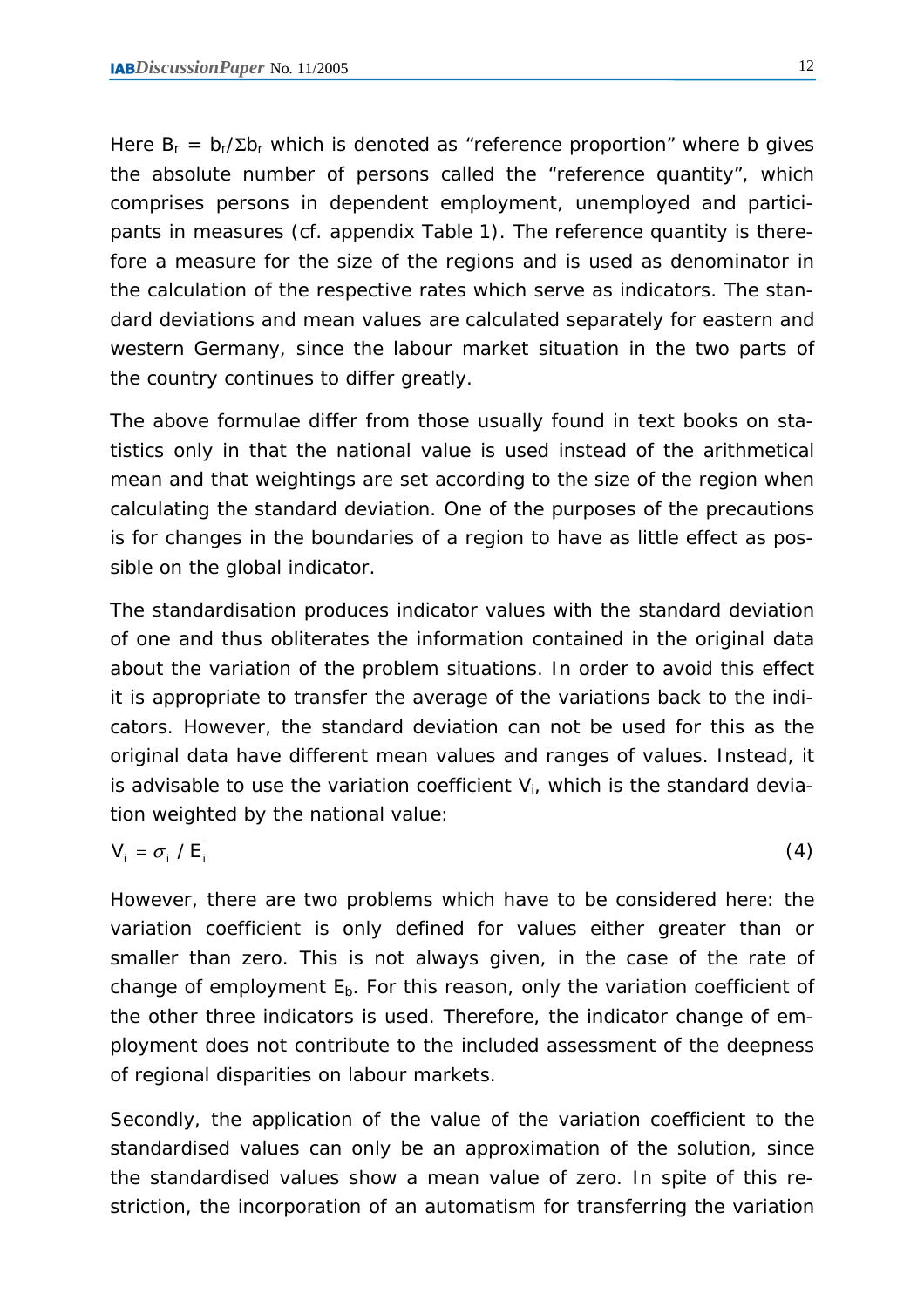range of the empirical problem situations to the calculated indicator values is an important advantage of the selected procedure. If different weights for the indicators are taken into consideration, the following formula results for the global indicator GI:

$$
GI_{r} = \left[\sum_{i=1}^{4} W_{i} e_{i r}\right]^{\frac{3}{1-1} V_{i}} \tag{5}
$$

It must also be borne in mind that with the standardised indicators at first only a hierarchy for the individual regions is produced. The intended formula however, should give *the distribution of funds.* For this the global indicator must additionally be multiplied by a *measure for the size of the region concerned.* Therefore the relative number of workers B<sub>r</sub> (the reference value) is used as weight. Then the distribution of funds can be given according to the following formula:

$$
M_r = B_r + B_r G I_r S \tag{6}
$$

It can be seen that the proportion of the available funds that is given to a region is equal to two components which are linked by addition. The first simply gives the *"size" of the region concerned,* by means of which the funds are distributed solely according to the size of the region. The second component on the other hand, which is in turn made up of three factors multiplied together, gives the *pressure of the problems of the labour market situation*. A global *control parameter S* determines the relative weight of the two components. This factor can be set freely, if it is very small, the distribution of funds is determined almost solely by the relative size of the regions; if it is large, the problem situation on the particular labour markets, which is shown by the global indicator, comes through more strongly. It must be kept in mind that as a result of the standardisation the second component is negative for those regions which are in a comparatively good position. Therefore, to these regions fewer funds are allocated than according to their size.

There remains only one final step in the process of constructing the indicator and its application for the allocation of funds: the sum  $M = \Sigma_r M_r$  is only approximately equal to one, so that for a correction it is necessary to divide by this very total M. Then the *basic allocation quantity* M' is obtained. It gives the share which a region obtains from the total budget.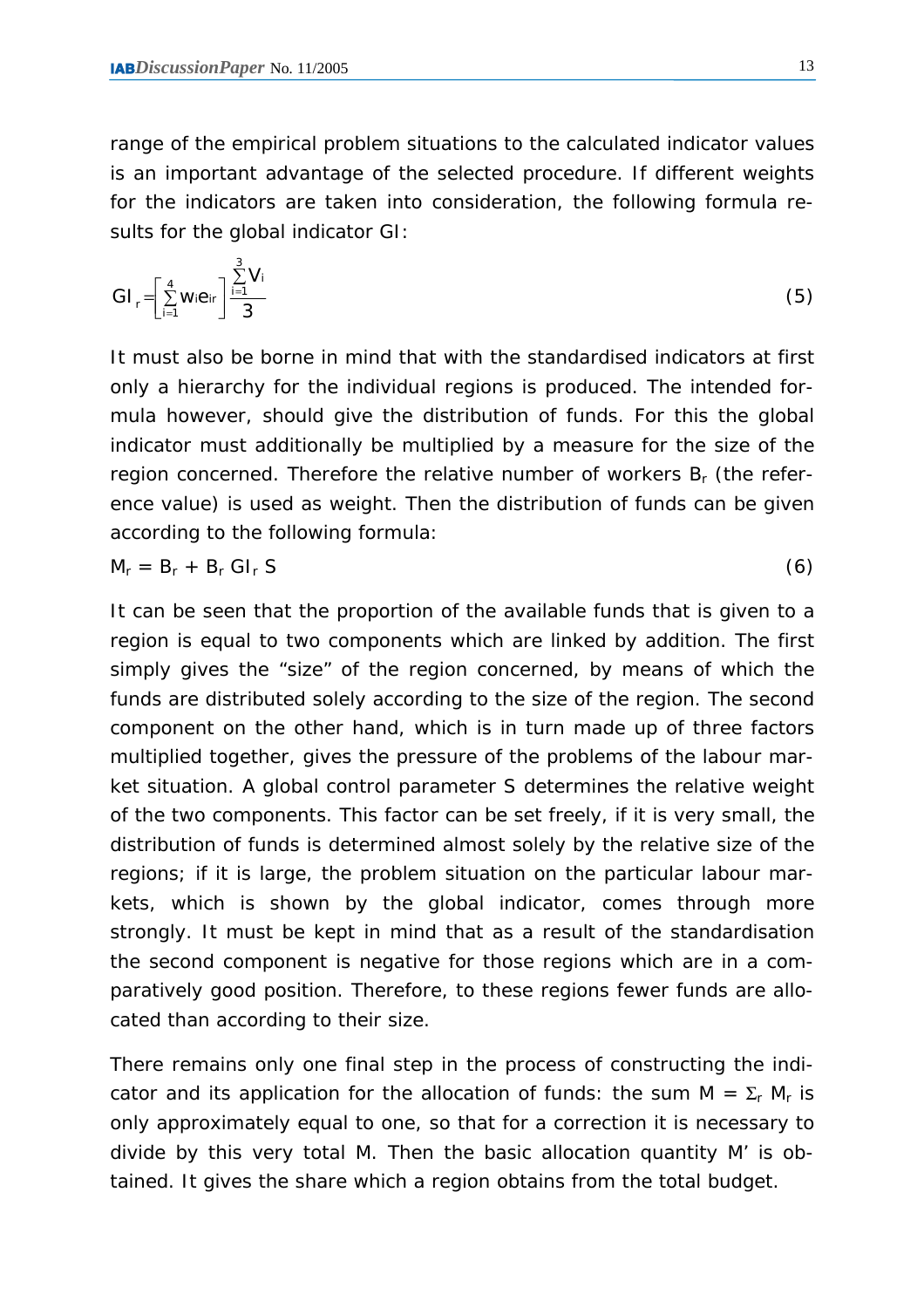## <span id="page-14-0"></span>**5 Discussion of the procedure chosen**

The adopted procedure is intended to implement the prescriptions of the Social Act and to take into account formal aspects of the indicator construction in accordance with scientific standards. In principle the funds could also be distributed following other procedures; the method selected here uses suitability as a criterion, not exclusivity.

The proposed procedure has, among other things, the advantage of simplicity. There is no need for multivariate methods, which would make it more difficult to explain the method to the decision-makers. The transparency of the method is necessary as it opens intervention possibilities. One of these concerns the control parameter S, which can not be fixed in advance e.g. by a statistical criterion. What is ultimately behind the choice of the parameter is a question as to the fundamental effects of labour market policy. Does it seem more favourable according to political purposes to employ measures more at the focal points of the labour market or is it better to distribute the funds more equally? This question could not be decided theoretically or on the basis of statistical criteria.

The choice of S can be based on various considerations. One of them is the cost of reintegration of unemployed people. In regions with higher unemployment rates it is more expensive to reintegrate someone. Therefore it might be necessary to use control parameters greater than one to give the disadvantaged regions relatively more funds. To understand the control factor more clearly it is instructive to regard a combination of the equations (4) und (5):

$$
M_r = B_r + B_r \frac{\sum_{i} e_{ir}}{4} \frac{\sum_{i} V_i}{3} \cdot S = B_r \cdot (1 + \frac{S}{4} \sum_{i} e_{ir})
$$
 (7)

From this expression it is clear that setting  $S = 1$  would use only the "natural" variation of the indicator components. If the parameter S is set to values larger than unity relatively more weight is given to the problem situation on the labour market.

Finally it is necessary to point out that the permissible range of values for the control parameter has an upper limit. Formally the problem arises because the global indicator assumes negative values for regions with a comparatively favourable labour market situation. As can be seen from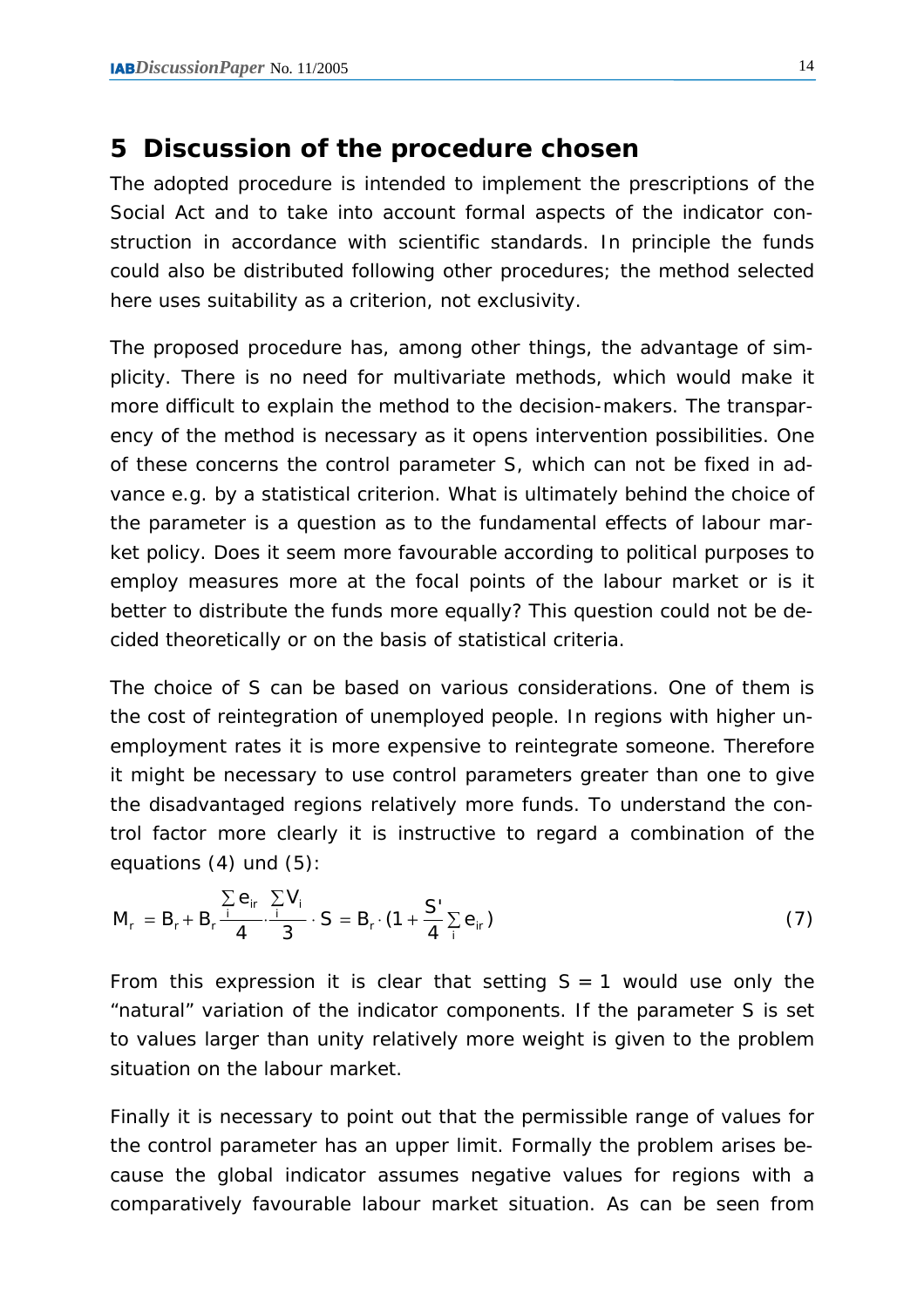<span id="page-15-0"></span>equation (6), if  $B_r < -B_r$  GI<sub>r</sub> S, the allocation of funds becomes negative from a certain point. In this case, which is reached when  $S > -1/GI_{ro}$ , individual regions  $r_0$  would not only receive no money, but would even have to submit funds. This is, of course, not a useful result that hints at strong outliers and indicates that the parameter S is not chosen sensibly. In many test calculations no such inadmissible effects for the distribution of funds occurred in the area of the values that were considered for the control parameter.

## **6 The result**

Table 2 shows the results of the allocation procedure for the budget year 2004. It was done according to a decision of the Board of the Federal Employment Agency to use the procedure developed for the allocation of funds. This decision included further to use equal weights for all indicator components and to set the control parameter S to 1,5.

The last two columns of table 2 compare the distribution given by M' with the sizes of the region and with the M' of the previous year. In percent the deviations A are calculated as

$$
A_r = \frac{(M_r - B_r)}{B_r} \cdot 100
$$

The deviations A are relatively small; this becomes clear in a summarising quantity  $D^x$ , which is contained in Table 2. The last two lines of the table show how much the generated distribution of funds differs from a proportional distribution. For this the absolute values of the differences between the first column of the table and the proportional values for the quantity B are simply added together with the column relevant for the distribution of funds. This is done separately for east and west in accordance with the following formula:

$$
D^x = \Sigma_r |B_r - M_r^x|
$$

The smallness of the values for  $D^x$  can be explained by the fact that also the second term in equation (6) includes the size of the region concerned B<sub>r</sub>. Even if it is wished to orientate the distribution radically towards the problem situation and not towards proportionality, an allocation of budgetary funds has to take into account the size of the region. The values for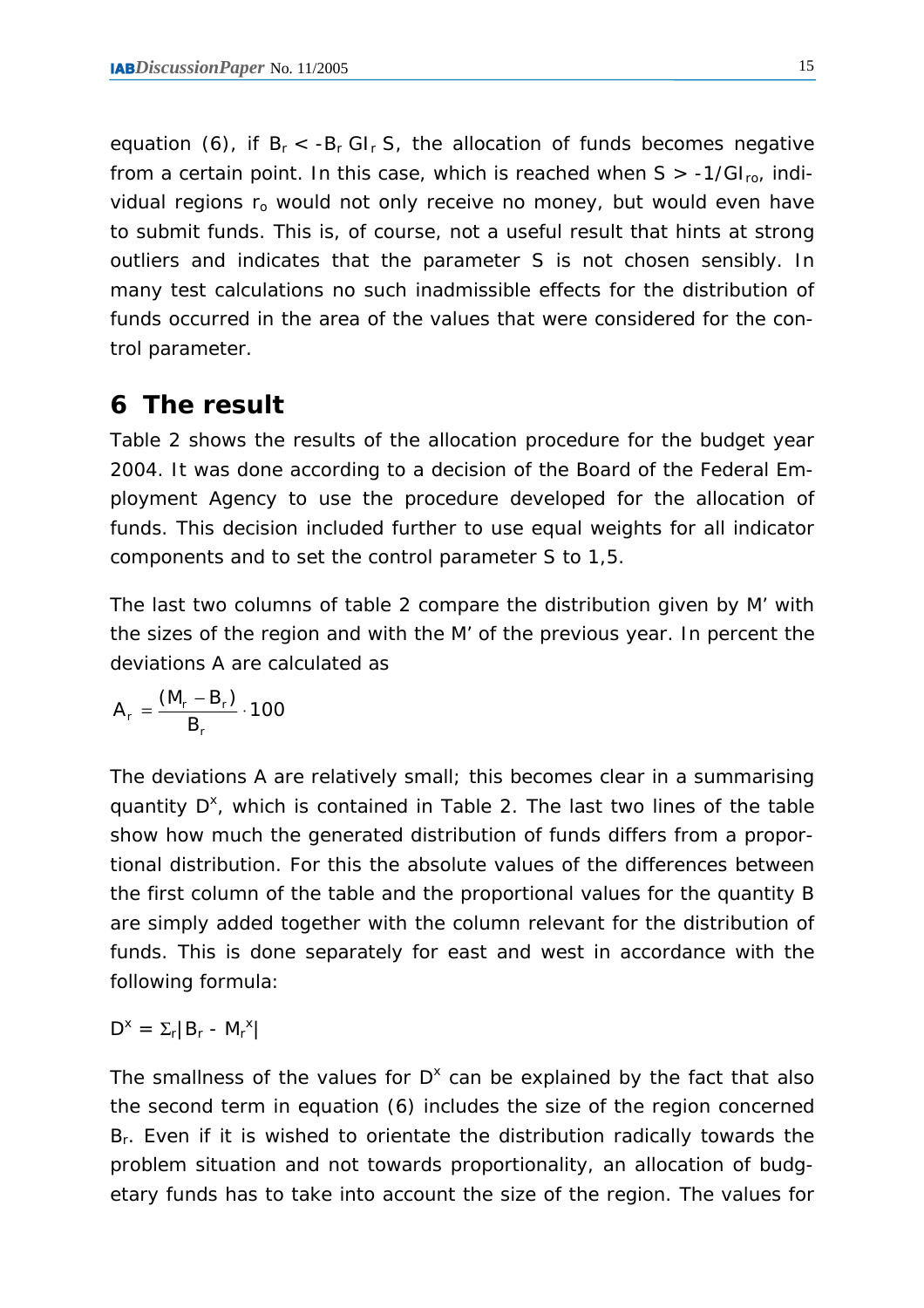D<sup>x</sup> differ for eastern and western Germany even when the same control parameter S is used. This can be attributed to two characteristics of the selected indicator construction. Firstly the different values for the average variation coefficients  $\overline{V}_{\text{Ost}}$  und  $\overline{V}_{\text{West}}$  have an effect. Secondly the correlations between the indicator components affect the result. If they are high, then there are serious regional disparities, the values for the global indicator differ more considerably and the funds are redistributed to a greater extent. It is thus clear that the global indicator reflects such correlations.

**Table 2: Global indicator** constructed with four standardised indicator components (budget year 2004)

|                                                                                        | 1                                     | $\overline{2}$                            | 3                                                                      | 4                                       | 5                                                     |  |
|----------------------------------------------------------------------------------------|---------------------------------------|-------------------------------------------|------------------------------------------------------------------------|-----------------------------------------|-------------------------------------------------------|--|
|                                                                                        | <b>Reference</b><br>quantity (%)<br>В | basic<br>allocation<br>quantity (%)<br>M' | <b>Allocation</b><br>of funds<br>(Previous<br>year 50 %)<br>$M^{\chi}$ | <b>Deviation</b><br>from<br>region size | <b>Deviation</b><br>from<br>allocat.<br>previous year |  |
| <b>Regions</b>                                                                         |                                       |                                           |                                                                        |                                         | With respect to M'                                    |  |
| Schleswig-Holstein-<br>Hamburg                                                         | 6,61                                  | 8,24                                      | 8,24                                                                   | 24,61                                   | 2,24                                                  |  |
| Niedersachsen-<br><b>Bremen</b>                                                        | 12,68                                 | 16,25                                     | 16,23                                                                  | 28,15                                   | $-1,41$                                               |  |
| Nordrhein-Westfalen                                                                    | 26,43                                 | 28,71                                     | 29,19                                                                  | 8,65                                    | $-4,39$                                               |  |
| Hessen                                                                                 | 9,03                                  | 7,35                                      | 7,45                                                                   | $-18,54$                                | 0,07                                                  |  |
| Rheinland-Pfalz-<br>Saarland                                                           | 7,45                                  | 7,12                                      | 7,38                                                                   | $-4,50$                                 | $-9,36$                                               |  |
| Baden-Wuerttemberg                                                                     | 16,10                                 | 9,89                                      | 10,00                                                                  | $-38,59$                                | $-1,32$                                               |  |
| Bayern                                                                                 | 18,65                                 | 15,66                                     | 14,72                                                                  | $-16,04$                                | 13,73                                                 |  |
| Westberlin                                                                             | 3,05                                  | 6,78                                      | 6,78                                                                   | 122,35                                  | $-1,69$                                               |  |
| <b>Western Germany</b>                                                                 | 100,00                                | 100,00                                    | 100,00                                                                 | 0,00                                    | 0,00                                                  |  |
| Mecklenburg-<br>Vorpommern                                                             | 11,69                                 | 12,75                                     | 12,74                                                                  | 9,06                                    | 0,74                                                  |  |
| Berlin-Brandenburg<br>(without Westberlin)                                             | 25,62                                 | 25,25                                     | 24,64                                                                  | $-1,46$                                 | 4,20                                                  |  |
| Sachsen-Anhalt-<br>Thueringen                                                          | 33,60                                 | 33,56                                     | 34,34                                                                  | $-0,10$                                 | $-1,35$                                               |  |
| Sachsen                                                                                | 29,09                                 | 28,44                                     | 28,28                                                                  | $-2,24$                                 | $-2,28$                                               |  |
| <b>Eastern Germany</b>                                                                 | 100,00                                | 100,00                                    | 100,00                                                                 | 0,00                                    | 0,00                                                  |  |
| Deviation proportional allocation (West)*<br>Deviation proportional allocation (East)* |                                       | 22,43<br>2,12                             |                                                                        |                                         |                                                       |  |

Indicator components with equal weights, control parameter  $S = 1.5$ 

The last two lines show separately for East and West how much the allocation of funds deviates from an allocation according to the region size B (summed up over all regions)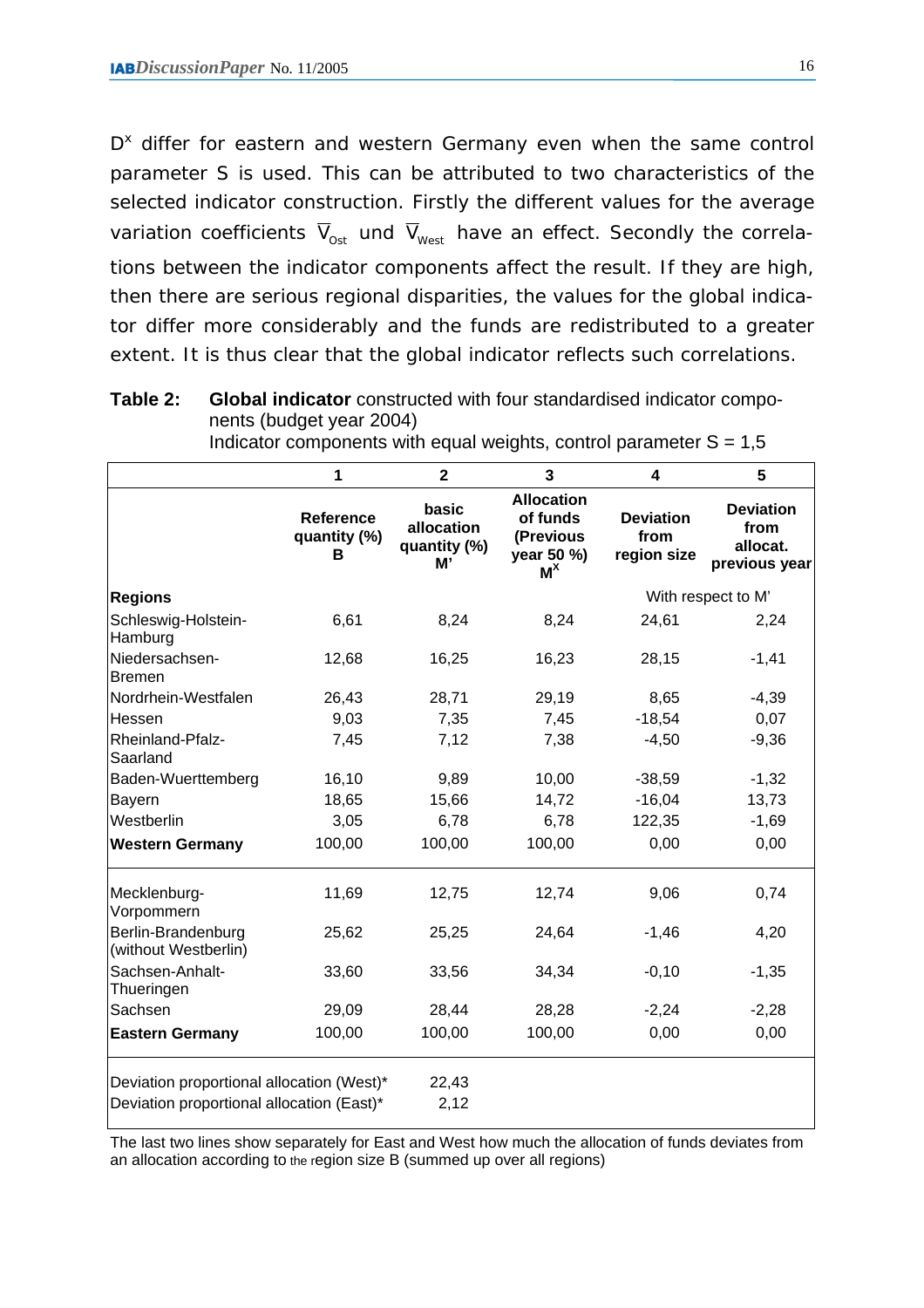<span id="page-17-0"></span>The allocation of funds obtained by the procedure described was afterwards used by the regional units of the Federal Employment Agency ("Regionaldirektionen") to allocate means to the smaller units of local employment offices (Arbeitsagenturbezirke). The same procedure was applied respectively, whereas it was possible to use the options of weighting the indicator components differently and to choose a different control parameter S.

## **7 Current situation and Outlook**

Since the beginning of 1998 the labour market policy funds have been distributed according to the formula allocation described. The decision about the distribution formula was made by the Supervisory Board (Verwaltungsrat) of the Federal Employment Agency which is composed of representatives of employers, employees and public bodies. Until 2003 only slight adaptations of the formula have been necessary (Blien 2002).

The distribution for the year 2004 was different from the scheme of the years before. By the board of the Federal Employment Agency it was decided to use the directly calculated values of M' only for 50 % of the budget. The other 50 % were distributed on the basis of a system of management by objectives. Target agreements between the central unit and the regional units included an allocation of funds for specified targets. These targets included specific integration rates by the various measures of active labour market policy (integration means the transition of an unemployed person into employment). As a baseline of the funds subject to target agreements, again the described formula allocation was used. This baseline was modified in the negotiations between central and regional units. The resulting distribution taking account the target agreements was very close to the pure distribution by the formula, the global deviation was only 4%. The reliance on target agreements is motivated by efficiency gains which were the aim of this process.

Meanwhile the law that regulates the working of the Federal Employment Agency has been changed several times. Now there is a fundamental reform of labour market policy going on, including a complete reorganization of the Federal Employment Services. The target agreements between the central unit and the local units about the numbers unemployed into employment are part of this reform. New adjustments of efficiency and equity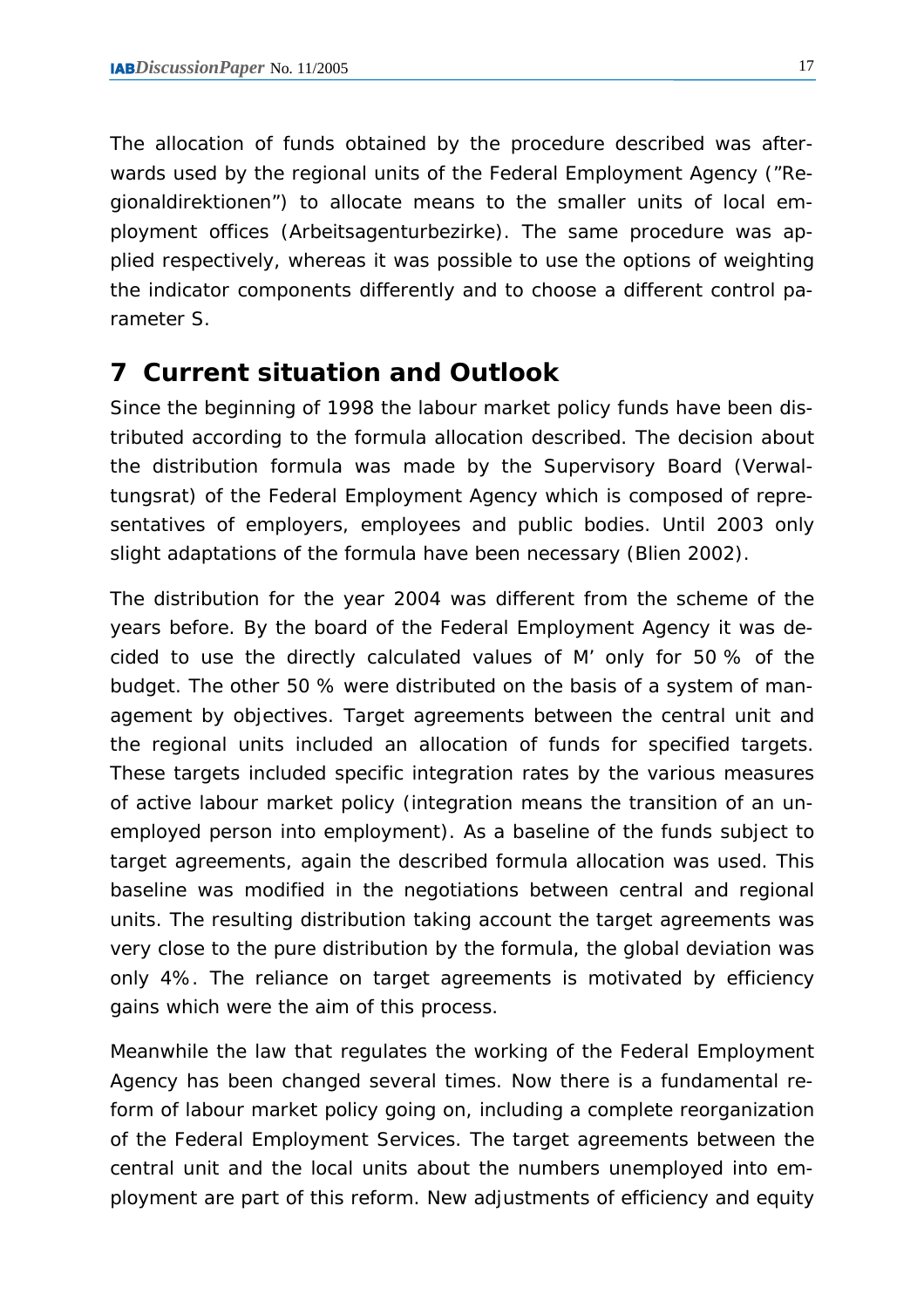in the allocation of funds for active labour market measures might be necessary. At the moment it is not decided about a new allocation scheme. It is time to take stock about the solutions of the recent past and to develop a modified or new distribution process as its basis.

For the budget year 2005 a new simplified formula was developed by F. Hirschenauer and H. Rudolph. The funds were allocated according to the number of unemployed people, but there was an additional weighting by the underemployment rate. Regions with high underemployment rates received more, regions with low rates less than average. The details of this allocation procedure can be seen from Rudolph (2004).

Within the Federal Employment Agency this allocation scheme was only used as a baseline for the target agreements. Therefore, the phase of direct formula allocation for funds of active labour market policy ended, though there remains an indirect role.

## **References**

- Bachtler, John; Michie, Rona (2001): The Restructuring of Regional Policy in the European Community, in: Regional Studies 27/8: 719-725.
- Blien, Uwe (1998): Die regionale Mittelverteilung für die aktive Arbeitsmarktpolitik, in: Mitteilungen aus der Arbeitsmarkt- und Berufsforschung 31/4: 674-689.
- Blien, Uwe (2002): Ein Arbeitsmarktgesamtindikator zur Mittelverteilung für die aktive Arbeitsmarktpolitik, in: Kleinhenz, Gerhard (ed.): IAB Kompendium Arbeitsmarkt- und Berufsforschung, (Beiträge zur Arbeitsmarkt- und Berufsforschung 250), Nuernberg: 335-344.
- Downes, Thomas A.; Pogue, Thomas F. (2002): How Best to Hand Out Money: Issues in the Design and Structure of Intergovernmental Aid Formulas, in: Journal of Official Statistics 18/3: 329-352.
- Kramer, F.D. (1990): Statistics and Policy in Welfare Control, in: Journal of the American Statistical Association 85: 850-855.
- Lenk, Thomas (1998): Länderfinanzausgleich: Reform des Ausgleichsmechanismus, in: RWI-Mitteilungen 49/1+2.
- Rudolph Helmut (2004): Konzeptionelle Überlegungen zur Regionaliserung der Mittel für Eingliederungsleistungen nach SGB II, Nürnberg, IAB Paper.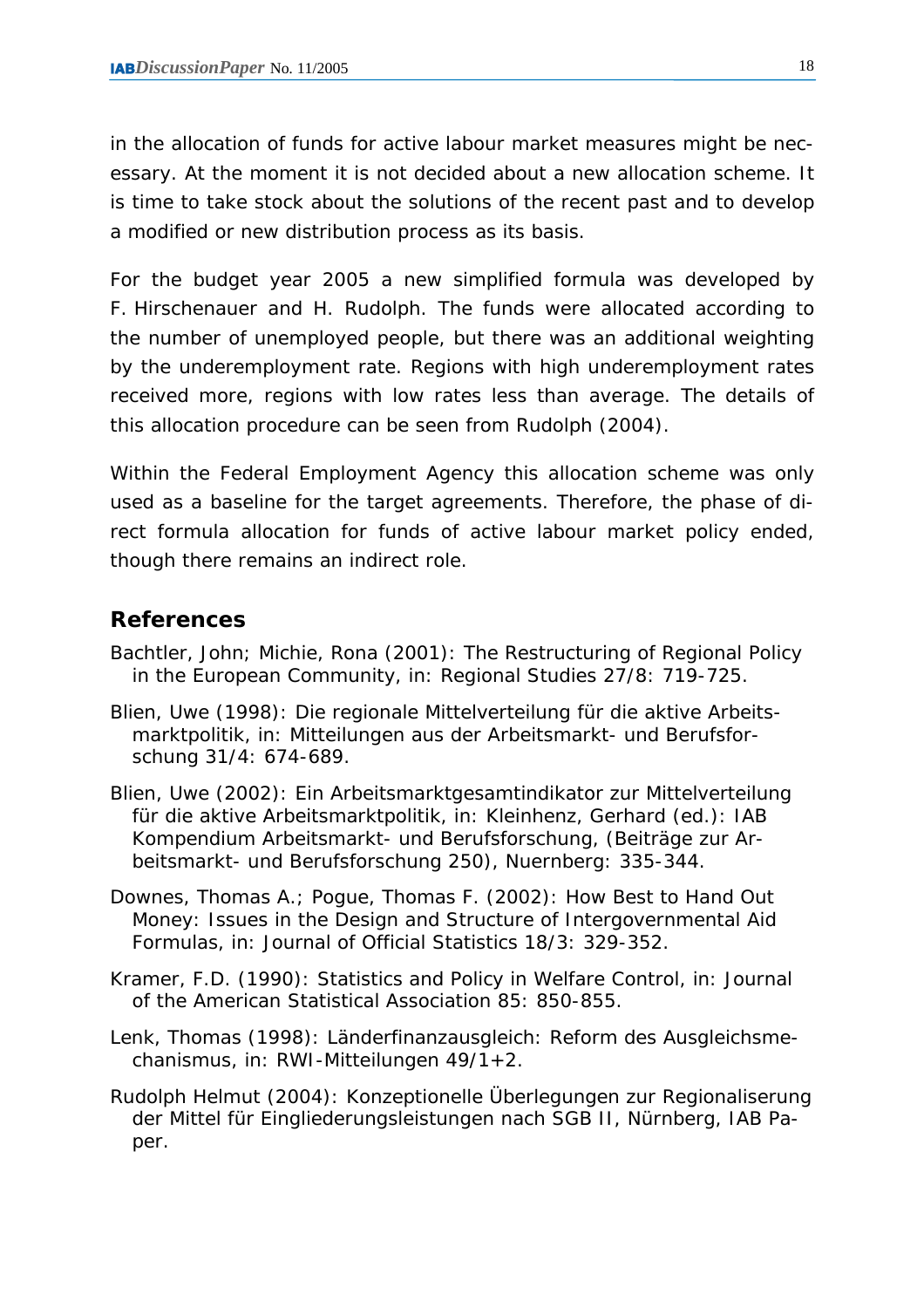- Taylor, Michelle; Keenan, Sean; Carbonneau, Jean-Francois (2002): The Canadian Equalization Program, in: Journal of Official Statistics 18/3: 393-407.
- Zaslavsky, Alan M.; Schirm, Allen L. (2002): Interactions Between Survey Estimates and Federal Funding Formulas, in: Journal of Official Statistics 18/3: 371-391.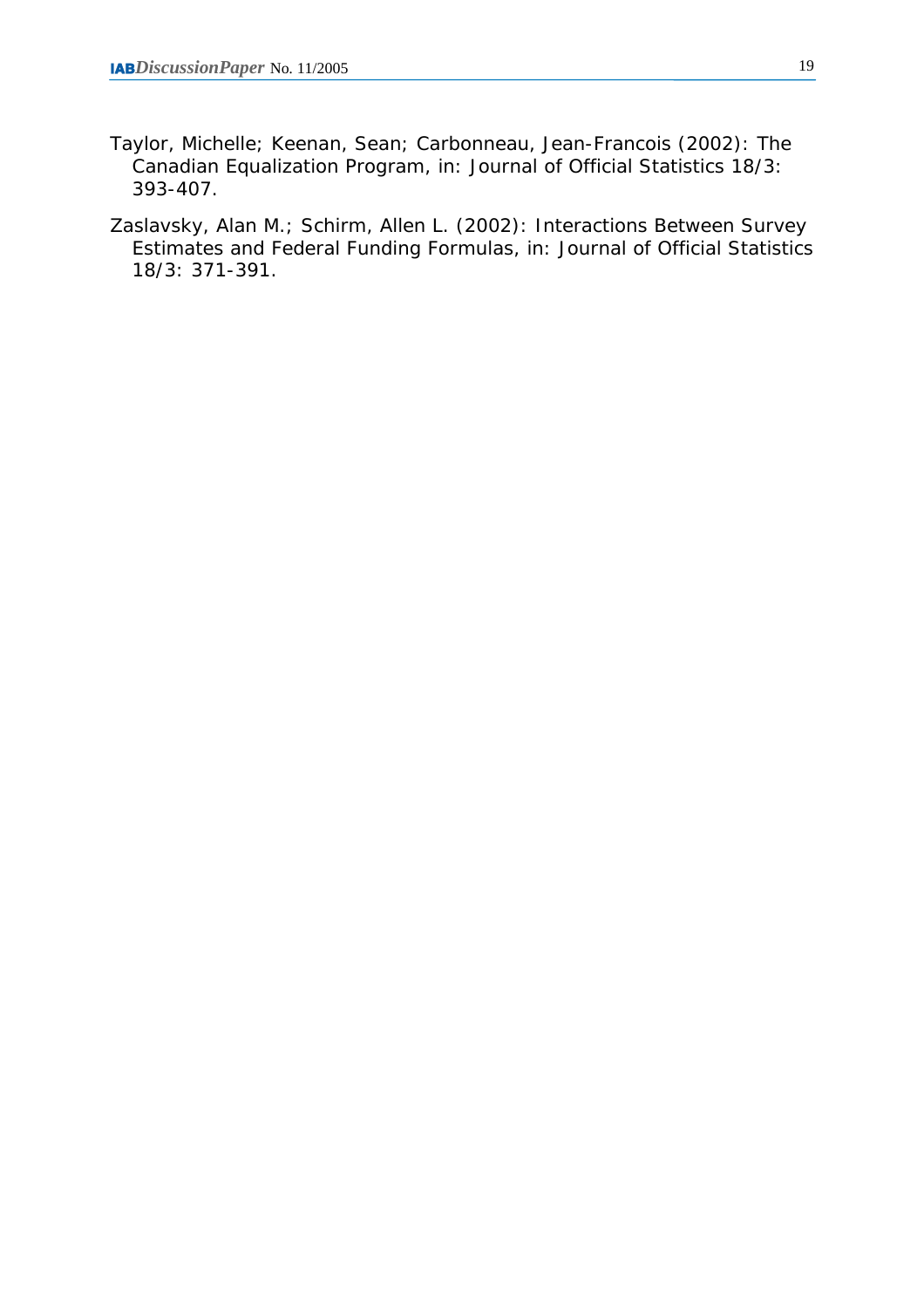## **In dieser Reihe sind zuletzt erschienen**

## **Recently published**

| No.    | Author(s)                                   | <b>Title</b>                                                                                                            | <b>Date</b> |
|--------|---------------------------------------------|-------------------------------------------------------------------------------------------------------------------------|-------------|
| 1/2004 | Bauer, Th. K.,<br>Bender, St.,<br>Bonin, H. | Dismissal Protection and Worker Flows in<br><b>Small Establishments</b>                                                 | 7/2004      |
| 2/2004 | Achatz, J.,<br>Gartner, H.,<br>Glück, T.    | Bonus oder Bias? Mechanismen geschlechts-<br>spezifischer Entlohnung                                                    | 7/2004      |
| 3/2004 | Andrews, M.,<br>Schank, Th.,<br>Upward, R.  | Practical estimation methods for linked<br>employer-employee data                                                       | 8/2004      |
| 4/2004 | Brixy, U.,<br>Kohaut, S.,<br>Schnabel; C.   | Do newly founded firms pay lower wages?<br>First evidence from Germany                                                  | 9/2004      |
| 5/2004 | Kölling, A,<br>Rässler, S.                  | Editing and multiply imputing German estab-<br>lishment panel data to estimate stochastic<br>production frontier models | 10/2004     |
| 6/2004 | Stephan, G,<br>Gerlach, K.                  | Collective Contracts, Wages and Wage<br>Dispersion in a Multi-Level Model                                               | 10/2004     |
| 7/2004 | Gartner, H.<br>Stephan, G.                  | <b>How Collective Contracts and Works Councils</b><br>Reduce the Gender Wage Gap                                        | 12/2004     |
| 1/2005 | Blien, U.,<br>Suedekum, J.                  | Local Economic Structure and Industry<br>Development in Germany, 1993-2001                                              | 1/2005      |
| 2/2005 | Brixy, U.,<br>Kohaut, S.,<br>Schnabel, C.   | How fast do newly founded firms mature?<br>Empirical analyses on job quality in start-ups                               | 1/2005      |
| 3/2005 | Lechner, M.,<br>Miquel, R.,<br>Wunsch, C.   | Long-Run Effects of Public Sector Sponsored<br><b>Training in West Germany</b>                                          | 1/2005      |
| 4/2005 | Hinz, Th.,<br>Gartner, H.                   | Lohnunterschiede zwischen Frauen und<br>Männern in Branchen, Berufen und Betrieben                                      | 2/2005      |
| 5/2005 | Gartner, H.,<br>Rässler, S.                 | Analyzing the Changing Gender Wage Gap<br>based on Multiply Imputed Right Censored<br>Wages                             | 3/2005      |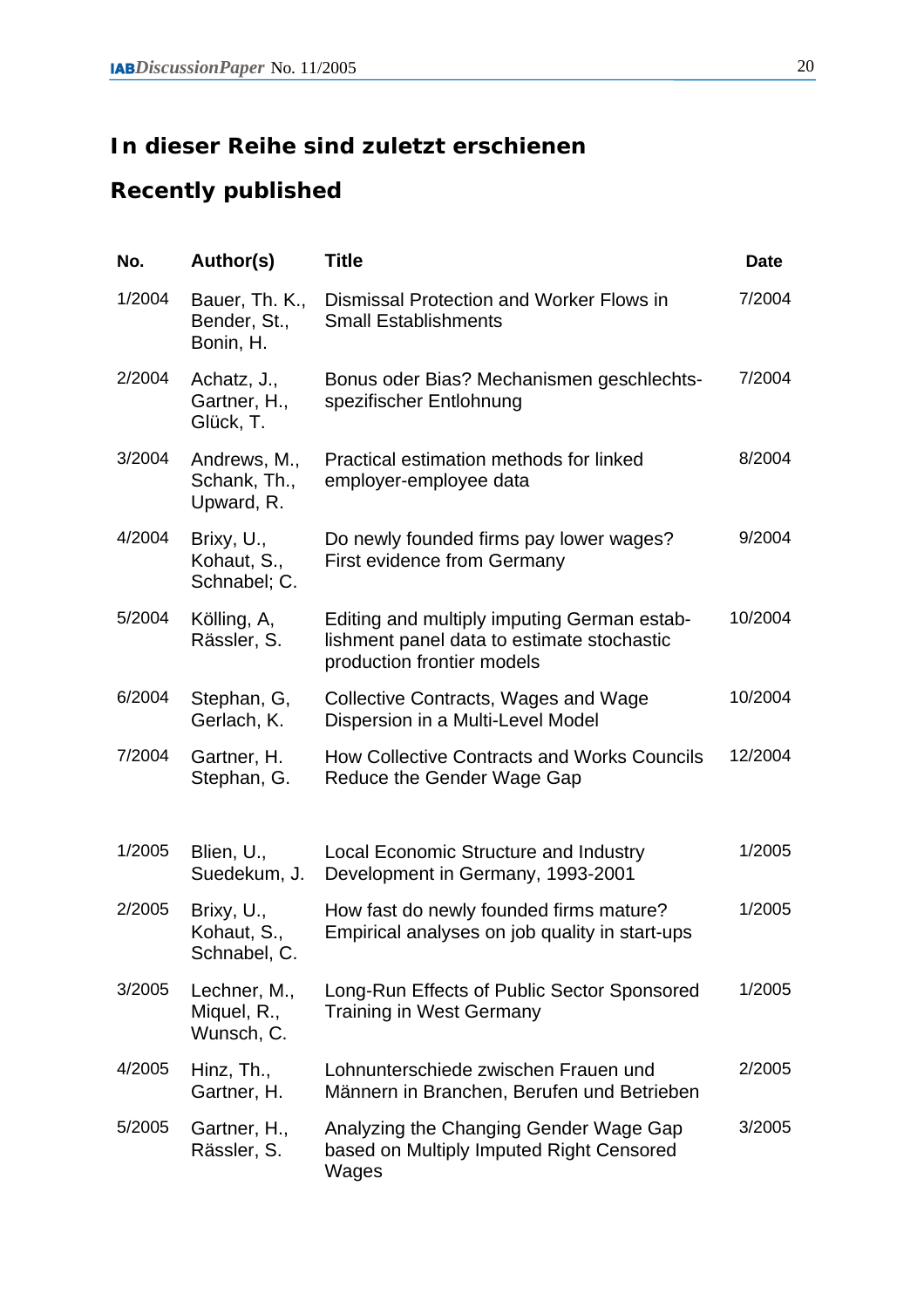| 6/2005  | Alda, H.,<br>Bender, S.,<br>Gartner, H.      | The linked employer-employee dataset of the<br>IAB (LIAB)                                           | 3/2005 |
|---------|----------------------------------------------|-----------------------------------------------------------------------------------------------------|--------|
| 7/2005  | Haas, A.,<br>Rothe, Th.                      | Labour market dynamics from a regional<br>perspective<br>The multi-account system                   | 4/2005 |
| 8/2005  | Caliendo, M.,<br>Hujer, R.,<br>Thomsen, S.L. | Identifying Effect Heterogeneity to Improve<br>the Efficiency of Job Creation Schemes in<br>Germany | 4/2005 |
| 9/2005  | Gerlach, K.,<br>Stephan, G.                  | Wage Distributions by Wage-Setting Regime                                                           | 4/2005 |
| 10/2005 | Gerlach, K.,<br>Stephan, G.                  | <b>Individual Tenure and Collective Contracts</b>                                                   | 4/2005 |